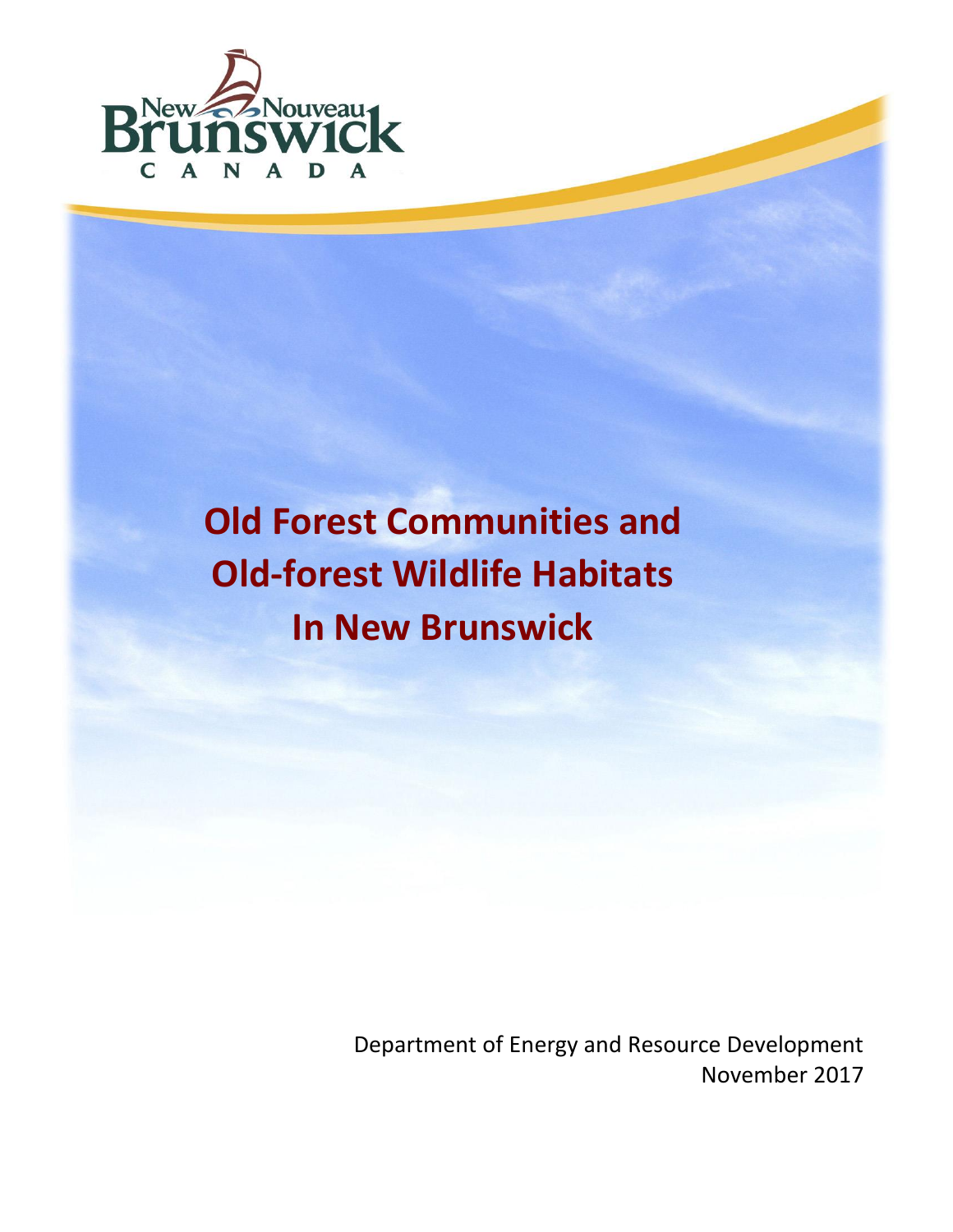## **TABLE OF CONTENTS**

<span id="page-1-0"></span>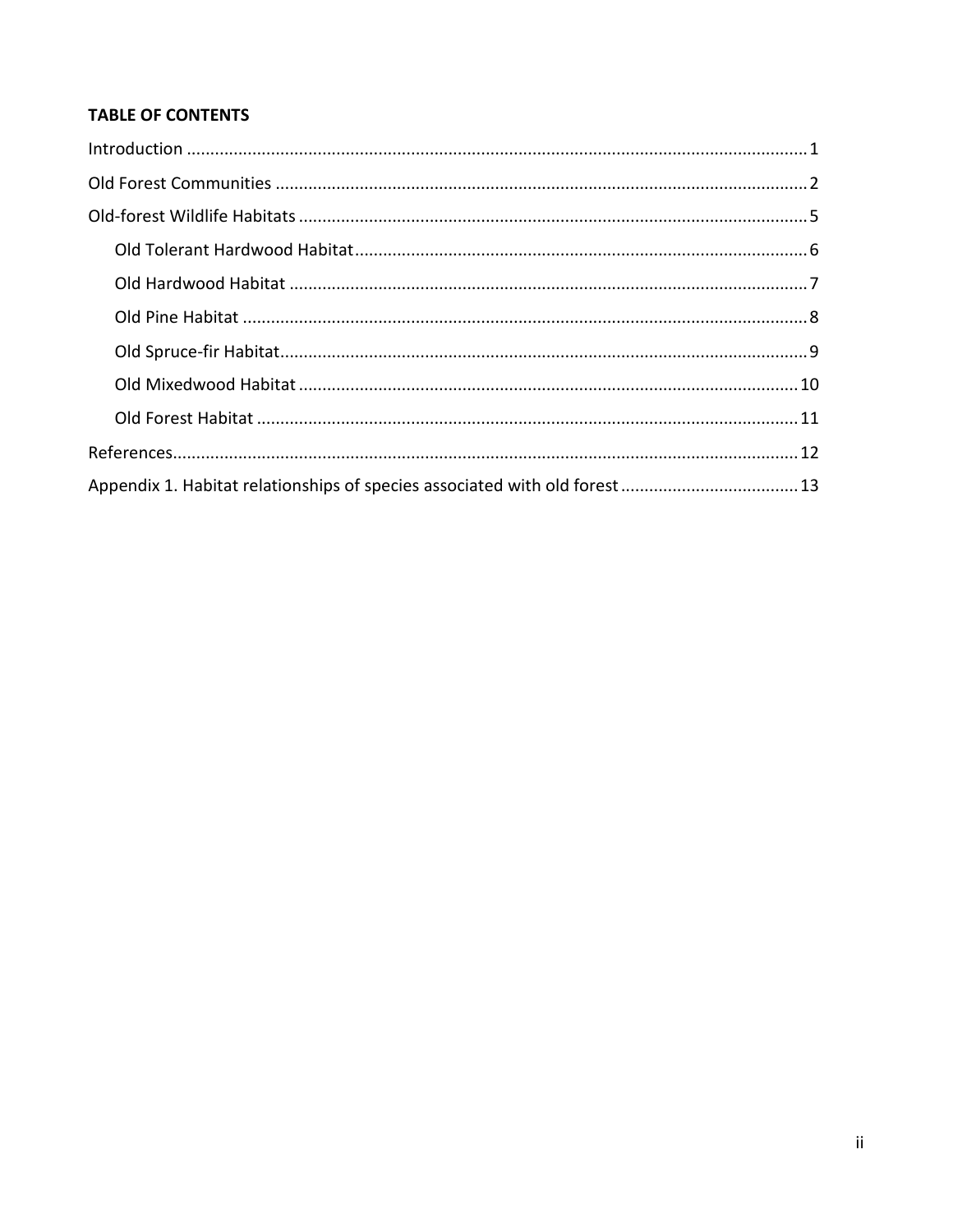## **INTRODUCTION**

The New Brunswick *Crown Lands and Forests Act* (1980) provides for the integrated management of the resources of Crown land, which includes habitat for the maintenance of fish and wildlife populations. The New Brunswick Biodiversity Strategy identifies healthy and resilient native ecosystems and viable populations of native species among its conservation outcomes (PNB 2009). Goals for the management of New Brunswick Crown land include maintaining the natural diversity and ecological characteristics of the Acadian forest and providing the habitat necessary to support populations of native wildlife at desired levels. To these ends, management objectives for the Crown forest include maintaining specific amounts of a variety of old-forest conditions within each ecoregion.

Regenerating forest stands lack certain characteristics typically found in old forest, even when they have reached their full height. These include large-diameter trees, large woody debris, and canopy openings with consequent understorey regeneration. These features provide necessary conditions for a variety of plant and animal species, such as cavities for nesting owls, food for ground beetles, and substrates for lichens and mosses.

Old Forest Communities (OFC) are the building blocks of the Province's strategy to supply old-forest conditions on Crown land. Eighteen unique communities, within 7 ecoregions, encompass the full range of naturally occurring old-forest conditions. They are described at the stand level by composition and structure, and at the landscape level by patch size. Old-forest Wildlife Habitats (OFWH) are groups of old forest communities that are further described at the stand level by abundance of woody debris and tree cavities, and at the landscape level by patch size and inter-patch distance. OFWHs and their constituent OFCs were defined based on the requirements of the vertebrate species assigned to them. The intent here is to identify those requirements, and to describe habitats and communities in terms of their stand and landscape attributes.

Stand-level attributes are used to develop the forest community and habitat yield relationships used in forest management planning, to identify old forest communities from forest inventory data, for operational assessments, and for the development of harvest prescriptions. Landscape-level attributes are used for the layout of areas intended to provide communities and habitats, and for the post-management plan assessment of the spatial integrity of habitats.

<span id="page-2-0"></span>This document presents our working classification of natural old-forest conditions in New Brunswick and our current understanding of the habitat relationships of its forest vertebrates. It is intended to serve the 2017-2022 forest management period. The document will be updated to incorporate new information on a cycle compatible with forest planning for Crown land. Special thanks are due to Marc-André Villard, Université de Moncton, Matthew Betts, Oregon State University, Matthew Smith, Parks Canada, Graham Forbes, University of New Brunswick, and Scott Makepeace, New Brunswick Department of Energy and Resource Development, for their help defining the relationships between species and their habitats.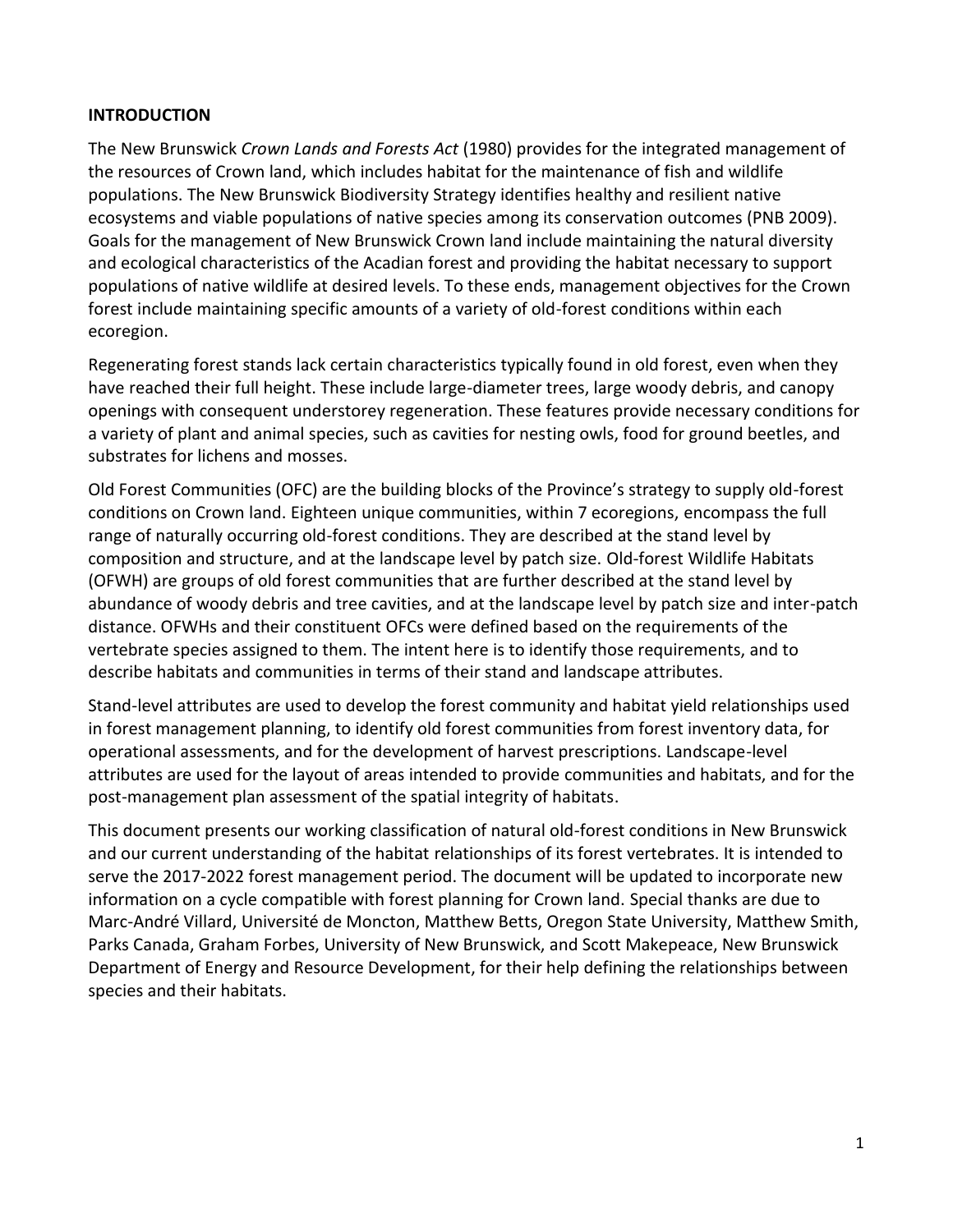## **OLD FOREST COMMUNITIES**

Eighteen Old Forest Communities represent groupings of the 103 vegetation associations of the Canadian National Vegetation Classification (CNVC) that occur in New Brunswick's forests. CNVC associations depend on both overstorey and understorey vegetation for identification, and so cannot be reliably determined from photo-interpreted inventory. The simplified set of OFCs was used to allow reasonably accurate stand classification. An attempt was made to capture as many CNVC associations as possible by generating management targets separately for each of the Province's 7 ecoregions and by dispersing the contributing areas within ecoregions. Fifteen of the OFCs are nested within OFWHs and 3 do not contribute to a habitat type.

Old Forest Communities are defined at the stand level by tree species composition and by stand structure, as described by basal area and density of various diameter classes of live and dead stems. They are named for the most abundant tree species (or group of species) and are composed of at least 35% of that species (or group). The terms "tolerant" and "intolerant" in group names refer to tolerance of low light conditions. Tolerant species tend to be long-lived and regenerate well under themselves, allowing stands to persist with little change well beyond the life span of individual trees. Intolerant species require full light and establish themselves quickly after major disturbances, such as fire or clearcut harvesting. They exhibit rapid growth but have relatively short lifespans and, in the absence of major disturbances, tend to be replaced over time by more tolerant species.

OFCs named for softwood species contain at least 50% softwood. Black spruce, a shade-tolerant species, is the most common tree in New Brunswick and occupies a wide range of site conditions, from very wet and poor through to intermediate in both moisture and productivity. In order to capture the range of conditions, 2 OFCs were identified - *Black Spruce Moderate* (BS-M) and *Black Spruce Poor* (BS-P). The other common, tolerant softwood communities are *Red Spruce* (RS) and *Balsam Fir* (BF). Tolerant softwood communities of intermediate abundance are *White Spruce* (WS) and *Cedar* (CE)*,* and the uncommon ones are *Hemlock* (HE) and *Larch* (TL). *Red Pine* and *White Pine*  (RP, WP) are uncommon OFCs of intermediate tolerance, and *Jack Pine* (JP) is shade-intolerant and of intermediate abundance. The softwood-dominated groups are *Softwood-Tolerant Hardwood* (SWTH)*,*  a uncommon mixed condition of spruce or balsam fir with tolerant hardwood species, *Tolerant Softwood* (TOSW)*,* a moderately common mix of shade-tolerant species such as red spruce, cedar and hemlock, and *Softwood Mix* (SWMX)*,* a moderately common softwood type with no single dominant species and which frequently contains some hardwood. Management targets exist for all softwood OFCs except TOSW and SWMX.

The hardwood OFCs contain at least 50% hardwood species. *Tolerant Hardwood Pure* (THP) is a moderately common mix of sugar maple, yellow birch and American beech, with local contributions of ironwood, red oak, basswood, silver maple and the ashes. Red maple is considered a tolerant hardwood when other tolerant hardwoods are present. *Tolerant Hardwood-Softwood* (THSW) is a moderately common mix of tolerant hardwood species with red and white spruce and balsam fir. *Tolerant hardwood-Intolerant Hardwood* (THIH) is moderately common and is usually the result of significant disturbance, whether natural or anthropogenic. *Intolerant Hardwood Mix* (IH) is a common OFC that is usually the result of significant disturbance; it encompasses a variety of conditions and is usually dominated by white birch or trembling aspen. Management targets exist for THP and THSW.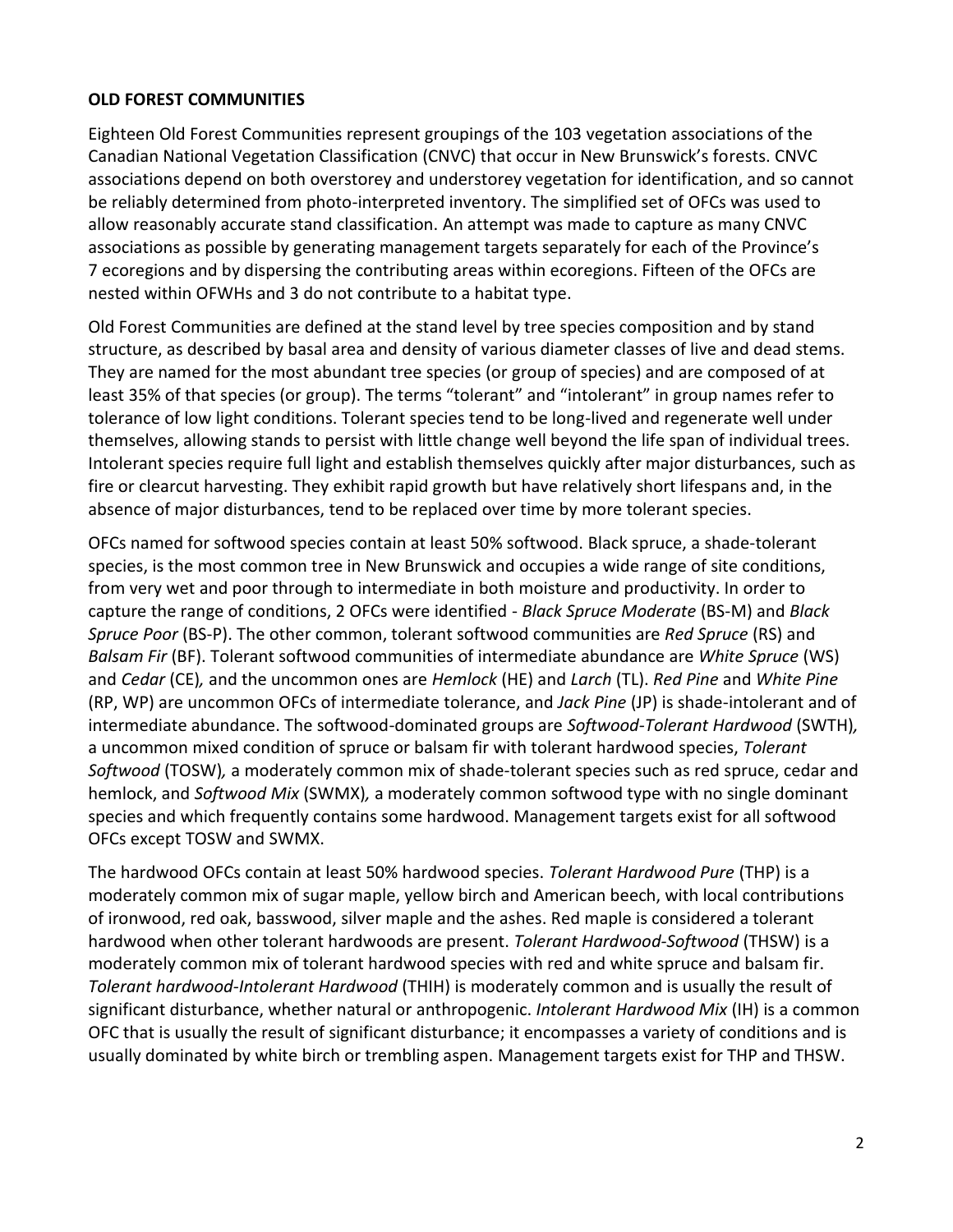All mature forest stands meet the composition requirements of one of the Old Forest Communities; however many do not meet the structural ones. The most apparent reasons are that stands are too young to have a sufficient number of large trees, or that they are poorly stocked, either naturally or due to partial harvest. A less apparent reason is that criteria were set so that stands meeting old forest community definitions would also meet the definitions for the Old-forest Wildlife Habitats in which they were nested (see below), and that forest types differ naturally in the likelihood that they meet their respective habitat definitions. Composition and structure criteria for all OFCs are provided in Table 1.

Landscape structure of an Old Forest Community is defined in terms of the size and shape of its patches. For all OFCs, minimum patch size is set at 10 ha and minimum width is set at 200 m. Patches are intended to be able to support the plant and most of the animal species that would occur in the absence of the partial isolation caused by harvesting outside the patch.

Maintaining old-forest species through the use of small patches is risky. There is an increased chance of losing the habitat due to windthrow, an increased risk of extirpation of species from a patch caused by reduced colonization through unsuitable areas, and many species are sensitive to the increased light and air flow coming in from the edges. The old-forest species most likely to do poorly in small patches are lichens, mosses and liverworts, as many are particularly sensitive to increased light or reduced moisture. The requirements of these species were therefore used to derive the size and shape criteria for OFC patches.

OFC patches are not intended to necessarily meet the large area requirements of many old-forest vertebrates; however optimal spatial arrangement of patches would have them nested within OFWH patches (below) as often as possible.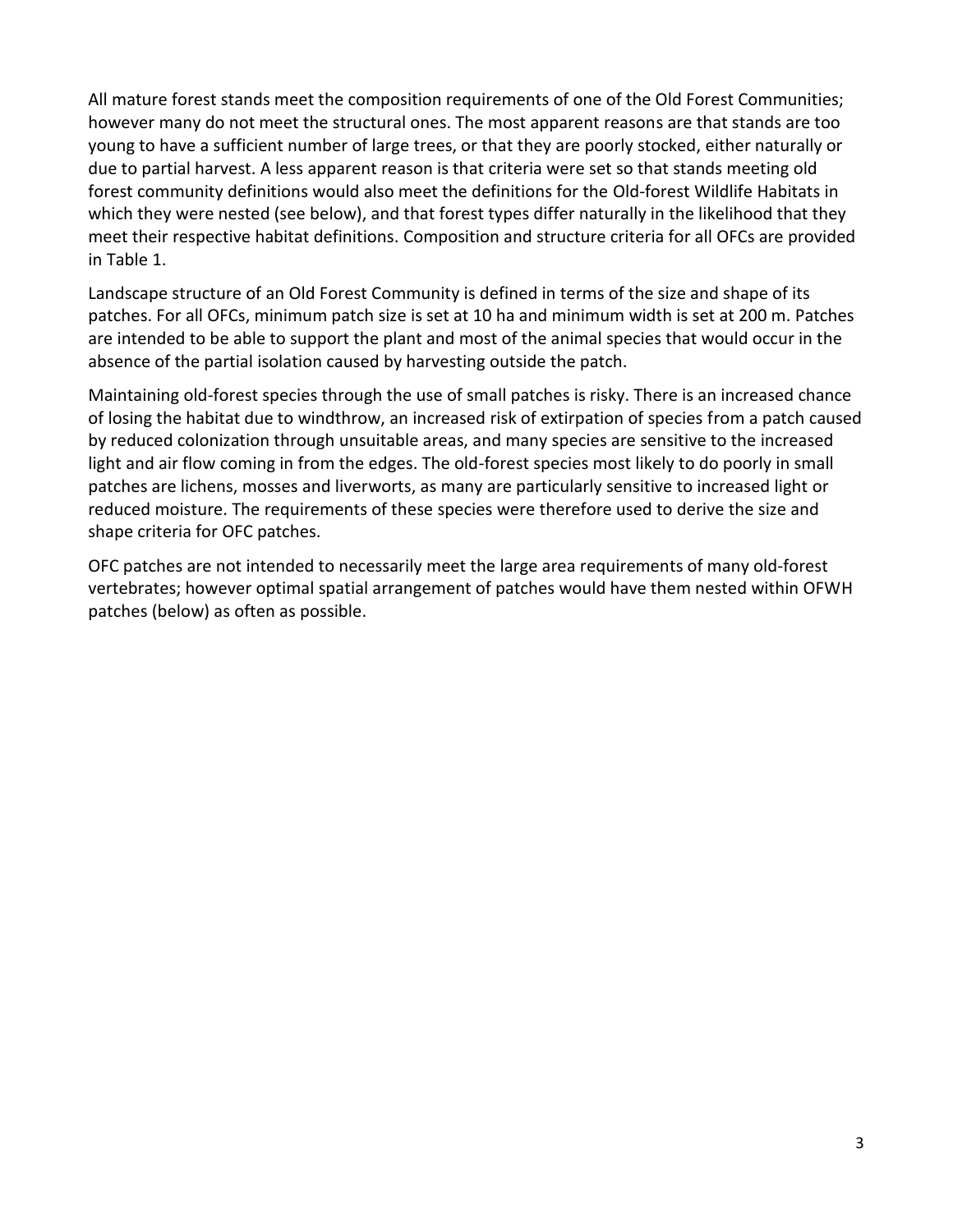<span id="page-5-0"></span>

|                                                                                                                                                                                                                                                                    |                                                     | OLD FOREST COMMUNITIES <sup>1, 2</sup> |                                                     |                                                     |                          |                                                     |                                                     |                             |                          |                          |                          |                                                     |                                                     |                                                     |                          |                          |                          |                          |
|--------------------------------------------------------------------------------------------------------------------------------------------------------------------------------------------------------------------------------------------------------------------|-----------------------------------------------------|----------------------------------------|-----------------------------------------------------|-----------------------------------------------------|--------------------------|-----------------------------------------------------|-----------------------------------------------------|-----------------------------|--------------------------|--------------------------|--------------------------|-----------------------------------------------------|-----------------------------------------------------|-----------------------------------------------------|--------------------------|--------------------------|--------------------------|--------------------------|
| <b>CRITERIA</b>                                                                                                                                                                                                                                                    | <b>HE</b>                                           | <b>CE</b>                              | <b>RS</b>                                           | TL.                                                 | <b>BS-M</b>              | <b>BS-P</b>                                         | <b>WS</b>                                           | <b>SWTH</b>                 | <b>BF</b>                | <b>TOSW</b>              | <b>RP</b>                | <b>WP</b>                                           | <b>JP</b>                                           | <b>SWMX</b>                                         | <b>THP</b>               | <b>THSW</b>              | <b>THIH</b>              | IH.                      |
| <b>COMPOSITION</b>                                                                                                                                                                                                                                                 |                                                     |                                        |                                                     |                                                     |                          |                                                     |                                                     |                             |                          |                          |                          |                                                     |                                                     |                                                     |                          |                          |                          |                          |
| <b>Primary Species</b>                                                                                                                                                                                                                                             | <b>HE</b>                                           | <b>CE</b>                              | <b>RS</b>                                           | <b>TL</b>                                           | <b>BS</b>                | <b>BS</b>                                           | <b>WS</b>                                           | RS, WS<br>BF, TH            | <b>BF</b>                | HE, CE,<br><b>RS</b>     | <b>RP</b>                | <b>WP</b>                                           | <b>JP</b>                                           | SW                                                  | <b>TH</b>                | TH, RS<br>WS, BF         | TH, IH                   | IH.                      |
| Primary Species %                                                                                                                                                                                                                                                  | $\geq 25$                                           | $\geq$ 35                              | $\geq$ 35                                           | $\geq$ 35                                           | $\geq$ 35                | $\geq$ 35                                           | $\geq$ 35                                           | $\mathcal{L}_{\mathcal{L}}$ | $\geq$ 35                | $\geq 30$                | RP≥WP                    | WP>RP                                               | $\geq$ 35                                           | $\overline{\phantom{a}}$                            | $\overline{\phantom{a}}$ |                          | $\overline{\phantom{a}}$ | $--$                     |
| SW%                                                                                                                                                                                                                                                                | $\geq 25$                                           | $\geq 50$                              | $\geq 50$                                           | $\geq 50$                                           | $\geq 50$                | $\geq 50$                                           | $\geq 50$                                           | $\geq 50$                   | $\geq 50$                | $\geq 50$                |                          | $WP + RP \geq 35$                                   | $\geq 50$                                           | $\geq 50$                                           | $\overline{\phantom{a}}$ | 25-50                    | $- -$                    | $\overline{\phantom{a}}$ |
| HW%                                                                                                                                                                                                                                                                | $\hspace{0.05cm} \ldots$                            | $\overline{\phantom{a}}$               | $ \!-$                                              | $\overline{\phantom{a}}$                            | $\overline{\phantom{a}}$ | $\hspace{0.05cm} -\hspace{0.05cm} -\hspace{0.05cm}$ | $\overline{\phantom{a}}$                            | $\sim$ $\sim$               | $--$                     | $\overline{\phantom{a}}$ | $\overline{\phantom{a}}$ |                                                     | $\overline{\phantom{a}}$                            | $\overline{\phantom{a}}$                            | $\overline{\phantom{a}}$ | $--$                     | > 50                     | $>50$                    |
| TH%                                                                                                                                                                                                                                                                | $\overline{\phantom{a}}$                            | $\overline{\phantom{a}}$               | $\overline{\phantom{a}}$                            | $\overline{\phantom{a}}$                            | $\overline{\phantom{a}}$ | $\hspace{0.05cm} -\hspace{0.05cm} -\hspace{0.05cm}$ | $\hspace{0.05cm} \ldots$                            | $\geq 20$                   | $-$                      | $\overline{\phantom{a}}$ | $\overline{\phantom{a}}$ | $\overline{\phantom{a}}$                            | $\overline{\phantom{a}}$                            | $\hspace{0.05cm} \ldots$                            | $\geq 50$                | $\geq 30$                | $\geq 20$                | $< 20$                   |
| TH+RM%                                                                                                                                                                                                                                                             | $\overline{\phantom{a}}$                            | $\hspace{0.05cm} \ldots$               | $\overline{\phantom{a}}$                            | $-$                                                 | $- -$                    | $-$                                                 | $\overline{\phantom{a}}$                            | $\geq$ 35                   | $- -$                    | $\hspace{0.05cm} \ldots$ | $\overline{\phantom{a}}$ | $\overline{\phantom{a}}$                            | $\hspace{0.05cm} \ldots$                            | $\overline{\phantom{a}}$                            | $\geq 75$                | $\geq$ 35                | $\geq$ 35                |                          |
| <b>STRUCTURE</b>                                                                                                                                                                                                                                                   |                                                     |                                        |                                                     |                                                     |                          |                                                     |                                                     |                             |                          |                          |                          |                                                     |                                                     |                                                     |                          |                          |                          |                          |
| Crown closure %                                                                                                                                                                                                                                                    | $SW \geq 40$                                        | $SW \geq 40$                           | $SW \geq 40$                                        | $SW \geq 40$                                        | $SW \geq 40$             | $SW \geq 40$                                        | $SW \geq 40$                                        | $SW \geq 40$                | $SW \geq 40$             | $SW \geq 40$             |                          | $WP + RP \geq 40$                                   | $SW \geq 40$                                        | $SW \geq 40$                                        | TH $\geq$ 40             | TH $\geq$ 40             | $TH \geq 40$             | $HW \geq 40$             |
| <b>Total BA</b>                                                                                                                                                                                                                                                    | $\geq 18$                                           | $\geq 18$                              | $\geq 18$                                           | $\geq 16$                                           | $\geq 18$                | $14 - 17$                                           | $\geq 18$                                           | $\geq 18$                   | $\geq 18$                | $\geq 18$                | $\geq 18$                | $\geq 18$                                           | $\geq 18$                                           | $\geq 18$                                           | $\geq 18$                | $\geq 18$                | $\geq 18$                | $\geq 18$                |
| SW BA                                                                                                                                                                                                                                                              | $\hspace{0.05cm} -\hspace{0.05cm} -\hspace{0.05cm}$ | $\overline{\phantom{a}}$               | $\overline{\phantom{a}}$                            | $\overline{\phantom{a}}$                            | $--$                     | $-$                                                 | $\overline{\phantom{a}}$                            | $\geq 6$                    | $-$                      | $\overline{\phantom{a}}$ | $-$                      | $\overline{\phantom{a}}$                            | $\overline{\phantom{m}}$                            | $\overline{\phantom{a}}$                            | $\overline{\phantom{a}}$ | $\geq 6$                 | $- -$                    | $--$                     |
| SFBA <sup>3</sup>                                                                                                                                                                                                                                                  | $\hspace{0.05cm} -\hspace{0.05cm} -\hspace{0.05cm}$ | $\geq 14$                              | $\geq 14$                                           | $\overline{\phantom{m}}$                            | $\geq 14$                | $\geq 11$                                           | $\geq 14$                                           | $\mathcal{L}(\mathcal{L})$  | $\geq 14$                | $\geq 14$                | $--$                     | $--$                                                | $\overline{\phantom{a}}$                            | $\geq 14$                                           | $\overline{\phantom{a}}$ | $\overline{\phantom{a}}$ | $\hspace{0.05cm} \ldots$ | $\overline{\phantom{a}}$ |
| PI BA                                                                                                                                                                                                                                                              | $\hspace{0.05cm} \ldots$                            | $- -$                                  | $ \sim$                                             | $\overline{\phantom{a}}$                            | $- -$                    | $\hspace{0.05cm} -\hspace{0.05cm} -\hspace{0.05cm}$ | $\overline{\phantom{a}}$                            | $\sim$ $\sim$               | $\overline{\phantom{a}}$ | $\overline{\phantom{a}}$ | $\geq 10$                | $\geq 10$                                           | $\overline{\phantom{a}}$                            | $\overline{\phantom{a}}$                            | $\overline{\phantom{a}}$ | $\overline{\phantom{a}}$ | $\sim$ $\sim$            | $--$                     |
| HW BA                                                                                                                                                                                                                                                              | $\overline{\phantom{a}}$                            | $\overline{\phantom{a}}$               | $\hspace{0.05cm} -\hspace{0.05cm} -\hspace{0.05cm}$ | $\overline{\phantom{m}}$                            | $\overline{\phantom{a}}$ | $-$                                                 | $\overline{\phantom{a}}$                            | $\overline{\phantom{a}}$    | $--$                     | $\hspace{0.05cm} \ldots$ | $\overline{\phantom{a}}$ | $\overline{\phantom{a}}$                            | $\overline{\phantom{a}}$                            | $\overline{\phantom{a}}$                            | $\overline{\phantom{a}}$ | $\overline{\phantom{a}}$ | $\geq 14$                | $\geq$ 14                |
| TH+RM BA                                                                                                                                                                                                                                                           | $\overline{a}$                                      | $\overline{\phantom{a}}$               | $\overline{a}$                                      | $\overline{\phantom{a}}$                            | $\overline{\phantom{a}}$ | $ -$                                                | $\hspace{0.05cm} \ldots$                            | $\geq 6$                    | $\overline{\phantom{a}}$ | $\overline{\phantom{a}}$ | $- -$                    | $\overline{a}$                                      | $ -$                                                | $\overline{\phantom{a}}$                            | $\geq 14$                | $\geq 9$                 | $\geq 8$                 | $-$                      |
| Woody debris <sup>4</sup>                                                                                                                                                                                                                                          | $\geq 30$                                           | $\geq$ 30                              | $\geq 30$                                           |                                                     | $\geq 30$                |                                                     | $\geq 30$                                           | $\geq 30$                   | $\geq$ 30                | $\geq 30$                |                          |                                                     |                                                     | $\geq 30$                                           | $\geq 30$                | $\geq 30$                | $\geq 30$                | $\geq$ 30                |
| <b>Stems per hectare</b>                                                                                                                                                                                                                                           |                                                     |                                        |                                                     |                                                     |                          |                                                     |                                                     |                             |                          |                          |                          |                                                     |                                                     |                                                     |                          |                          |                          |                          |
| Live $\geq$ 20 cm diam                                                                                                                                                                                                                                             | $\overline{\phantom{a}}$                            | $\overline{\phantom{a}}$               | $\hspace{0.05cm} \ldots$                            | $\geq 30$                                           | $\overline{\phantom{a}}$ | $\geq$ 30                                           | $\hspace{0.05cm} -\hspace{0.05cm} -\hspace{0.05cm}$ | $\overline{\phantom{a}}$    | $-$                      | $\overline{\phantom{a}}$ | $\overline{\phantom{a}}$ | $\overline{\phantom{a}}$                            | $\geq$ 30                                           | $\hspace{0.05cm} -\hspace{0.05cm} -\hspace{0.05cm}$ | $\overline{\phantom{a}}$ | $\overline{\phantom{a}}$ | $\hspace{0.05cm} \ldots$ | $\overline{\phantom{a}}$ |
| Live $\geq$ 30 cm diam                                                                                                                                                                                                                                             | $\geq 30$                                           | $\geq 30$                              | $\geq 30$                                           | $\overline{\phantom{m}}$                            | $\geq 30$                | $\overline{\phantom{a}}$                            | $\geq 30$                                           | $\geq 75$                   | $\geq 30$                | $\geq 30$                | $\geq 30$                | $\geq 30$                                           | $\hspace{0.05cm} -\hspace{0.05cm} -\hspace{0.05cm}$ | $\geq 30$                                           | $\geq 75$                | $\geq 75$                | $\geq 75$                | $\geq 75$                |
| Live $\geq$ 45 cm diam                                                                                                                                                                                                                                             | $\overline{\phantom{a}}$                            | $\overline{\phantom{a}}$               | $\overline{\phantom{a}}$                            | $\overline{\phantom{m}}$                            | $\overline{\phantom{a}}$ | $\hspace{0.05cm} -\hspace{0.05cm} -\hspace{0.05cm}$ | $-$                                                 | $\geq 1$                    |                          | $\overline{\phantom{a}}$ | $-$                      | $\hspace{0.05cm} -\hspace{0.05cm} -\hspace{0.05cm}$ | $\hspace{0.05cm} \ldots$                            |                                                     | $\geq 1$                 | $\geq 1$                 | $\geq 1$                 | $\geq 1$                 |
| Dead <sup>5</sup> $\geq$ 10 cm diam                                                                                                                                                                                                                                | $\geq 20$                                           | $\geq 20$                              | $\geq 20$                                           | $\hspace{0.05cm} -\hspace{0.05cm} -\hspace{0.05cm}$ | $\geq 20$                | $\overline{\phantom{a}}$                            | $\geq 20$                                           | $\geq 20$                   | $\geq 20$                | $\geq 20$                | $\overline{\phantom{a}}$ | $\overline{\phantom{a}}$                            | $\overline{\phantom{a}}$                            | $\geq 20$                                           | $\geq 20$                | $\geq 20$                | $\geq 20$                | $\geq 20$                |
| Dead <sup>5</sup> $\geq$ 20 cm diam                                                                                                                                                                                                                                | $\overline{\phantom{a}}$                            | $\overline{\phantom{a}}$               | $--$                                                | $\geq 10$                                           | $- -$                    | $\geq 10$                                           | $\overline{\phantom{a}}$                            | $\overline{\phantom{a}}$    | $\overline{\phantom{0}}$ | $\hspace{0.05cm} \ldots$ | $\hspace{0.05cm} \ldots$ | $\hspace{0.05cm} \ldots$                            | $\geq 10$                                           | $\overline{\phantom{a}}$                            | $\overline{\phantom{a}}$ | $\overline{\phantom{a}}$ | $-$                      | $- -$                    |
| Dead <sup>5</sup> $\geq$ 30 cm diam                                                                                                                                                                                                                                | $\geq 10$                                           | $\geq 10$                              | $\geq 10$                                           | $\hspace{0.05cm} -\hspace{0.05cm} -\hspace{0.05cm}$ | $\geq 10$                | $\overline{\phantom{a}}$                            | $\geq 10$                                           | $\geq 10$                   | $\geq 10$                | $\geq 10$                | $\overline{\phantom{a}}$ | $\hspace{0.05cm} -\hspace{0.05cm} -\hspace{0.05cm}$ | $\hspace{0.05cm} -\hspace{0.05cm} -\hspace{0.05cm}$ | $\geq 10$                                           | $\geq 15$                | $\geq 15$                | $\geq 15$                | $\geq 15$                |
| Dead <sup>5</sup> pine $\geq$ 30 cm                                                                                                                                                                                                                                |                                                     | $\overline{\phantom{a}}$               | $\hspace{0.05cm} \ldots$                            | $\overline{\phantom{m}}$                            | $\hspace{0.05cm} \ldots$ | $-$                                                 | $\hspace{0.05cm} \ldots$                            | $\overline{\phantom{m}}$    |                          | $\hspace{0.05cm} \ldots$ | $\geq 3$                 | $\geq$ 3                                            | $\hspace{0.05cm} -\hspace{0.05cm} -\hspace{0.05cm}$ | $\hspace{0.05cm} \ldots$                            | $\overline{\phantom{a}}$ | $\hspace{0.05cm} \ldots$ |                          |                          |
| Dead <sup>5</sup> $\geq$ 45 cm diam                                                                                                                                                                                                                                |                                                     | $\overline{\phantom{a}}$               | $\hspace{0.05cm} \ldots$                            | $-$                                                 | $\overline{\phantom{a}}$ |                                                     | $\overline{\phantom{a}}$                            | $\overline{\phantom{a}}$    |                          | $\overline{\phantom{a}}$ | $\overline{\phantom{a}}$ | $\overline{\phantom{a}}$                            | $\hspace{0.05cm} \ldots$                            | $\hspace{0.05cm} \ldots$                            | $\geq 0.5$               | $\geq 0.5$               | $\geq 0.5$               | $\geq 0.5$               |
| Stands can meet criteria for more than 1 OFC. When more than 1 set of criteria are met, priority is given to the leftmost OFC in the table.<br><sup>2</sup> Colour coding of OFCs indicates association with Old-forest Wildlife Habitats. OTHH OFCs are also OHWH |                                                     |                                        |                                                     |                                                     |                          |                                                     |                                                     |                             | Old Spruce-fir Habitat   |                          | <b>Old Pine Habitat</b>  |                                                     | Old Tolerant Hardwood Habitat                       |                                                     | Old Hardwood Habitat     |                          | <b>Not Habitat</b>       |                          |

Table 1. Composition and structure of Old Forest Communities, and their associations with Old-forest Wildlife Habitats.

Old Spruce-fir Habitat | Old Pine Habitat | Old Tolerant Hardwood Habitat | Old Hardwood Habitat | Not Habitat

 $3$  SF includes the spruces, HE, CE and BF

<sup>4</sup> Woody debris expressed as m<sup>3</sup>/ha of pieces  $\geq$  8 cm in diameter.

 $<sup>5</sup>$  Dead stems or stems with at least one dead branch of indicated diameter.</sup>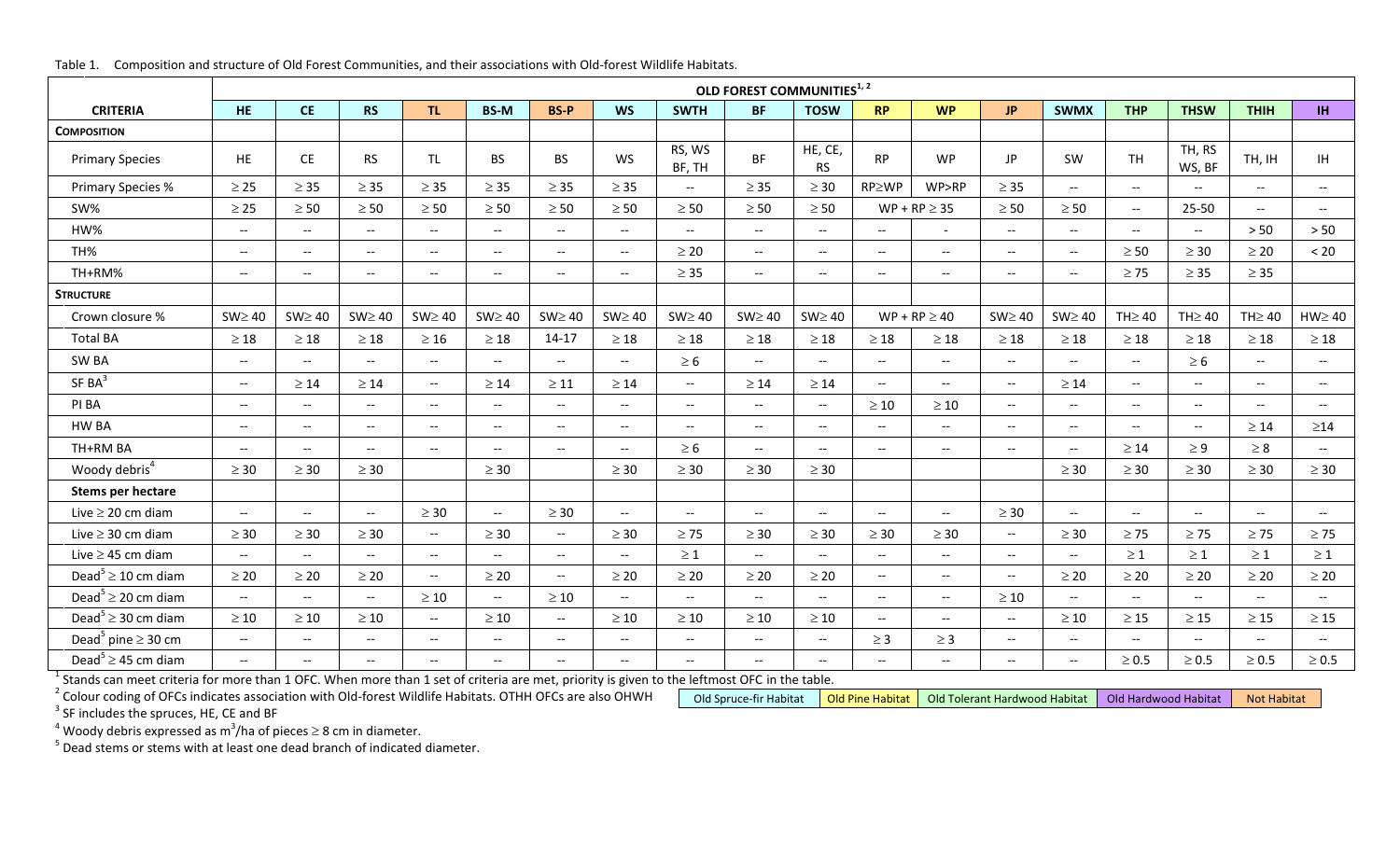## <span id="page-6-0"></span>**OLD-FOREST WILDLIFE HABITATS**

The goal of forest habitat management is to ensure that management activities on Crown land produce a forest that can support vertebrate populations at desired levels. For most species, this translates to providing sufficient habitat to maintain viable populations across the area of Crown land to which they are indigenous.

Forest habitat management is about supplying particular forest conditions in particular locations at particular times. It functions as a component of a larger strategic planning process for multiple forest values that is applied at a large spatial extent and over a long time horizon. Inclusion in that process allows forest habitats to be tracked and directed across space and time. The process is best suited to species that are sufficiently common and widespread that habitat is a reasonable predictor of occurrence.

There are 159 vertebrates that use New Brunswick's forest for some or all of their breeding, migrating or over-winter requirements. Seventy-two of them make use of old forest conditions; the full range of their habitat associations are given in [Appendix](#page-14-0) 1. Old-forest habitats were identified and defined based on the requirements of the species that utilize them; however, priority was given to the 38 species that meet the criteria of being relatively common, of not also having their needs met in mid-age forest, and of not requiring that forest be in close proximity to other habitat classes, such as non-forested uplands, wetlands and watercourses. Habitat descriptions were developed for each of the 38 species, and these were used to generate a set of old-forest habitats with sufficiently broad definitions to encompass the entire set.

The resulting 6 old-forest habitats are *Old Tolerant Hardwood* (OTHH)*, Old Hardwood* (OHWH)*, Old Spruce-fir* (OSFH)*, Old Pine* (OPIH)*, Old Mixedwood* (OMWH) and *Old Forest* (OFH). With the exception of OMWH, each habitat is explicitly composed of nested Old Forest Communities (see [Table 1\)](#page-5-0). OHWH, OSFH and OPIH are mutually exclusive and range from pure softwood or hardwood conditions to mixes of almost 50%. OMWH occurs when softwood (or hardwood) is between approximately 25% and 75% and always also meets the stand-level criteria for at least one other type. OTHH is always nested within OHWH. OFH is a broadly defined old-forest condition with standlevel criteria that encompass those of all the other types.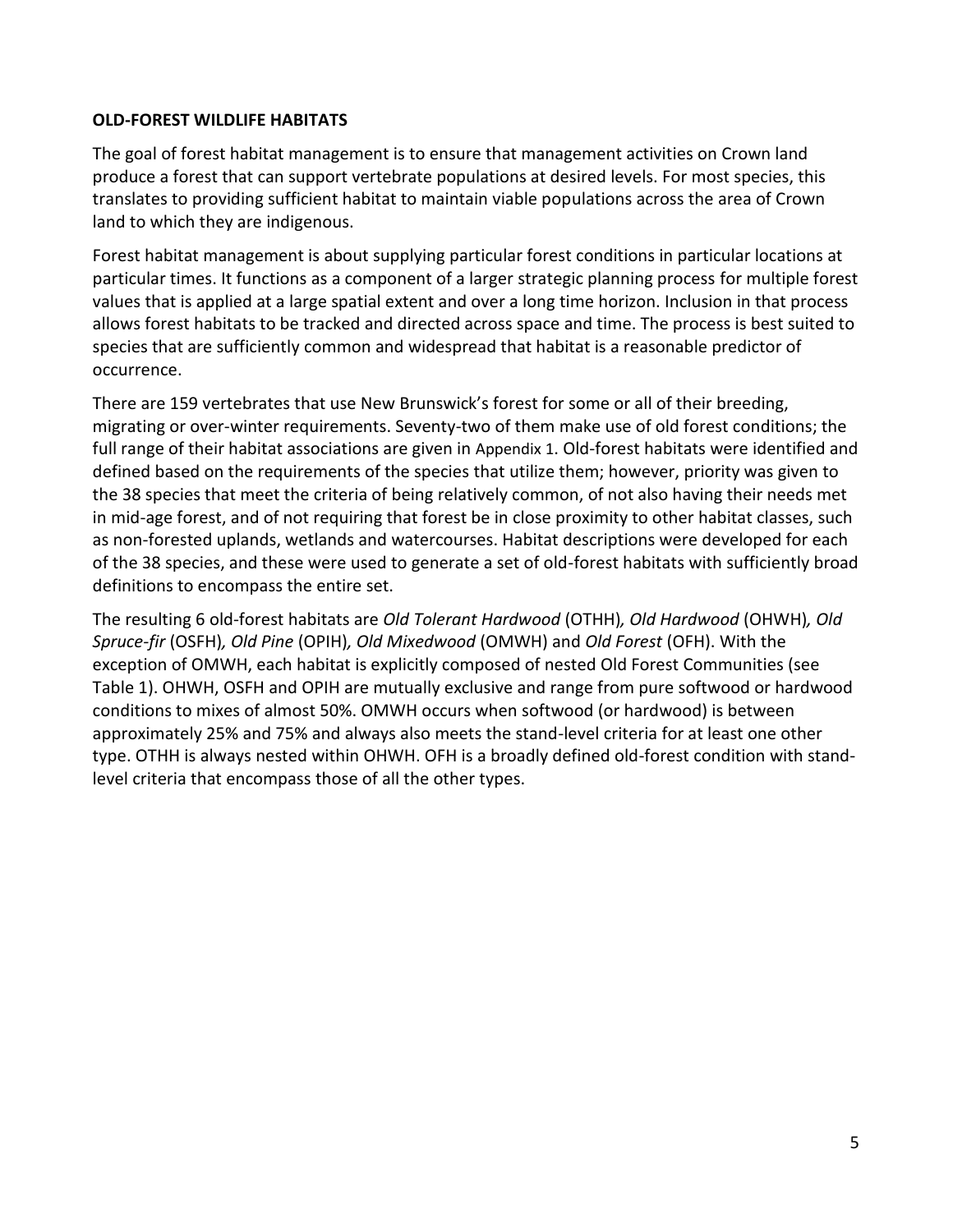## <span id="page-7-0"></span>**Old Tolerant Hardwood Habitat**

Old Tolerant Hardwood Habitat is a subset of Old Hardwood Habitat. It provides habitat for 25 vertebrate species. Ten of those are habitat generalists whose requirements are met in a range of conditions. The remainder (15) require old deciduous forest, and 5 of those are dependent on the occurrence of OTHH [\(Table 2\)](#page-7-1).

OTHH must meet the composition, crown closure, basal area and stem density criteria of one of its constituent OFCs (THP, THSW, THIH; see [Table 1\)](#page-5-0), and the tree-cavity criteria described in [Table 3.](#page-7-2) Landscape structure is defined in terms of the size, shape, and relative location of habitat patches [\(Table](#page-7-3) 4).

<span id="page-7-1"></span>Table 2. Summary of the structural characteristics of habitat for species assigned to Old Tolerant Hardwood Habitat. Stand characteristics and related minimum values are tree cavities (CV dbh), dead or partially dead trees (DD dbh), live tree boles (TB dbh), and a hardwood shrub layer (HS); values in bold are those that contribute directly to the stand structure of constituent OFCs in [Table 1.](#page-5-0) Landscape characteristics are habitat area in a patch and inter-patch distance; values in bold are those that contribute directly to the landscape structure in [Table 4.](#page-7-3)

|                             |                              |             | Landscape characteristics    |              |          |
|-----------------------------|------------------------------|-------------|------------------------------|--------------|----------|
|                             | <b>Stand Characteristics</b> |             | <b>Patch Characteristics</b> | Inter-patch  |          |
|                             |                              |             | Intended                     |              | Distance |
| <b>Species</b>              | <b>Nesting</b>               | Foraging    | Use <sup>1</sup>             | Habitat Area | (km)     |
| Barred owl                  | <b>CV 45</b>                 |             | 1 nest                       | $\geq 20$    | $\geq$ 3 |
| Eastern wood-pewee          |                              |             | 10 ranges                    | $\geq 40$    | $\leq 1$ |
| White-breasted nuthatch     | <b>CV30</b>                  | <b>TB30</b> | 10 ranges                    | $\geq 100$   | $\leq 2$ |
| Black-throated blue warbler |                              | НS          | 10 ranges                    | $\geq 40$    | $\leq 1$ |
| Scarlet tanager             |                              |             | 10 ranges                    | $\geq 20$    | $\leq 1$ |
| OHWH species <sup>2</sup>   | DD 10, DD 30, DD 45          |             |                              |              |          |

<sup>1</sup> Number of breeding females that patch supports; and whether patch provides entire home ranges, or nest/den sites only.  $^2$  OTHH is a subset of OHWH. The addition of these structural characteristics to OTHH makes it suitable for all OHWH species.

<span id="page-7-2"></span>

| Table 3. Cavity tree characteristics for Old Tolerant Hardwood Habitat. |
|-------------------------------------------------------------------------|
|                                                                         |

|                          |                     |              | Tree         |            |                |
|--------------------------|---------------------|--------------|--------------|------------|----------------|
|                          |                     |              | Diameter     | Height of  | Dimension of   |
| Cavity Type <sup>+</sup> | <b>Tree Species</b> | <b>DBH</b>   | at Cavity    | Cavity     | Cavity Opening |
| Barred owl               | any                 | $\geq$ 45 cm | $\geq$ 30 cm | $\geq$ 5 m | $\geq$ 18 cm   |
| WB nuthatch              | any                 | $\geq$ 30 cm | $\geq$ 20 cm | $\geq$ 5 m | $\geq$ 5 cm    |

<sup>1</sup> Type named for principal species that requires it.

<span id="page-7-3"></span>Table 4. Landscape structure of Old Tolerant Hardwood Habitat.

| Criteria Set <sup>+</sup> | Habitat Area<br>in Patch <sup>2</sup> | Proportion of Patch<br>in Habitat <sup>3</sup> | Inter-patch<br><b>Distance</b> | Proportion of<br>Objective <sup>4</sup> |
|---------------------------|---------------------------------------|------------------------------------------------|--------------------------------|-----------------------------------------|
| Barred owl                | $\geq$ 20 ha                          | $\geq 0.75$                                    | $\geq$ 3 km                    | 0.15                                    |
| WB nuthatch               | $\geq 100$ ha                         | $\geq 0.75$                                    | $\leq$ 2 km                    | 0.85                                    |

<sup>1</sup> Set named for principal species for which structure defined.

 $2$  Area in each patch that must meet stand structure criteria.

 $3$  Proportion of each patch, regardless of size, that must meet stand structure criteria.

 $^4$  Estimate of the proportion of an OTHH management objective that must meet each set of spatial criteria.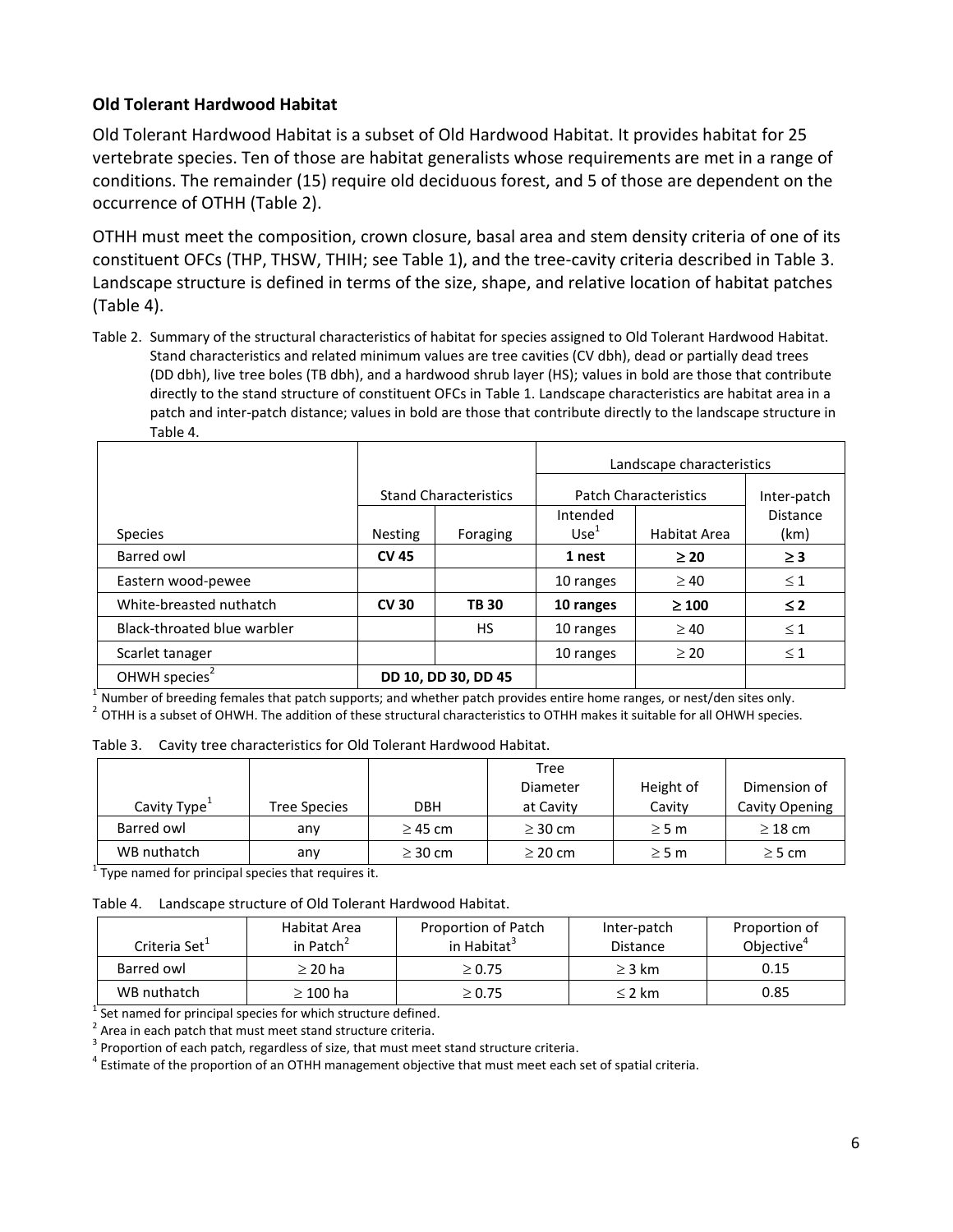## <span id="page-8-0"></span>**Old Hardwood Habitat**

Old Hardwood Habitat (OHWH) encompasses OTHH. It provides habitat for 20 vertebrate species. Ten of those are habitat generalists whose requirements are met in a range of conditions. Habitat relationships for the remaining 10 dependent species are provided in [Table 5.](#page-8-1)

OHWH must meet the composition, crown closure, basal area and stem density criteria of one of its constituent OFCs (THP, THSW, THIH, IH; see Table 1). Landscape structure is defined in terms of the size, shape, and relative location of habitat patches [\(Table 6\)](#page-8-2).

<span id="page-8-1"></span>Table 5. Summary of the structural characteristics of habitat for species assigned to Old Hardwood Habitat. Stand characteristics and related minimum values are dead or partially dead trees (DD dbh), live tree boles (TB dbh), and a litter layer (LL); values in bold are those that contribute directly to the stand structure of constituent OFCs in [Table 1.](#page-5-0) Landscape characteristics are habitat area in a patch and inter-patch distance; values in bold are those that contribute directly to the landscape structure in [Table 6.](#page-8-2)

|                          |                |                              | Landscape characteristics    |              |                                |
|--------------------------|----------------|------------------------------|------------------------------|--------------|--------------------------------|
|                          |                | <b>Stand Characteristics</b> | <b>Patch Characteristics</b> |              |                                |
| <b>Species</b>           | <b>Nesting</b> | Foraging                     | Intended<br>Use <sup>1</sup> | Habitat Area | Inter-patch<br><b>Distance</b> |
| Northern goshawk         | <b>TB 30</b>   |                              | 1 nest                       | $\geq 10$    | $\geq$ 3                       |
| Broad-winged hawk        | TB 30          |                              | 1 nest                       | $\geq 10$    | $\geq$ 3                       |
| Yellow-bellied sapsucker | <b>DD 30</b>   |                              | 10 ranges                    | $\geq$ 30    | $\leq 1$                       |
| Downy woodpecker         |                | <b>DD 10</b>                 | 10 ranges                    | $\geq$ 30    | $\leq 1$                       |
| Hairy woodpecker         | <b>DD 30</b>   | <b>DD 10</b>                 | 10 ranges                    | $\geq 30$    | $\leq 1$                       |
| Northern flicker         | DD 30          |                              | 10 ranges                    | $\geq 20$    | $\leq 1$                       |
| Pileated woodpecker      | <b>DD 45</b>   | <b>DD 10</b>                 | 1 nest                       | $\geq 10$    | $\geq$ 2                       |
| Blue jay                 |                |                              | 10 ranges                    | $\geq$ 30    | $\leq 1$                       |
| Black-capped chickadee   | <b>DD 10</b>   |                              | 10 ranges                    | $\geq$ 30    | $\leq 1$                       |
| Ovenbird                 | <b>TB30</b>    | LL                           | 10 ranges                    | $\geq 10$    | $\leq 1$                       |

<sup>1</sup> Number of breeding females that patch supports; and whether patch provides entire home ranges, or nest/den sites only.

#### <span id="page-8-2"></span>Table 6. Landscape structure of Old Hardwood Habitat.

| Criteria Set <sup>+</sup> | Habitat Area<br>in Patch <sup>2</sup> | Proportion of Patch<br>in Habitat <sup>3</sup> | Inter-patch<br><b>Distance</b> | Proportion of<br>Objective <sup>4</sup> |
|---------------------------|---------------------------------------|------------------------------------------------|--------------------------------|-----------------------------------------|
| Hairy woodpecker          | $\geq$ 30 ha                          | $\geq 0.75$                                    | $\leq 1$ km                    | 0.45                                    |
| Pileated woodpecker       | $\geq 10$ ha                          | $\geq 0.75$                                    | $\geq$ 2 km                    | 0.55                                    |
| Northern goshawk          | $\geq 10$ ha                          | $\geq 0.75$                                    | $\geq$ 3 km                    |                                         |

<sup>1</sup> Set named for principal species for which structure defined.

 $2$  Area in each patch that must meet stand structure criteria.

 $3$  Proportion of each patch, regardless of size, that must meet stand structure criteria.

 $^4$  Estimate of the proportion of an OHWH management objective that must meet each set of spatial criteria.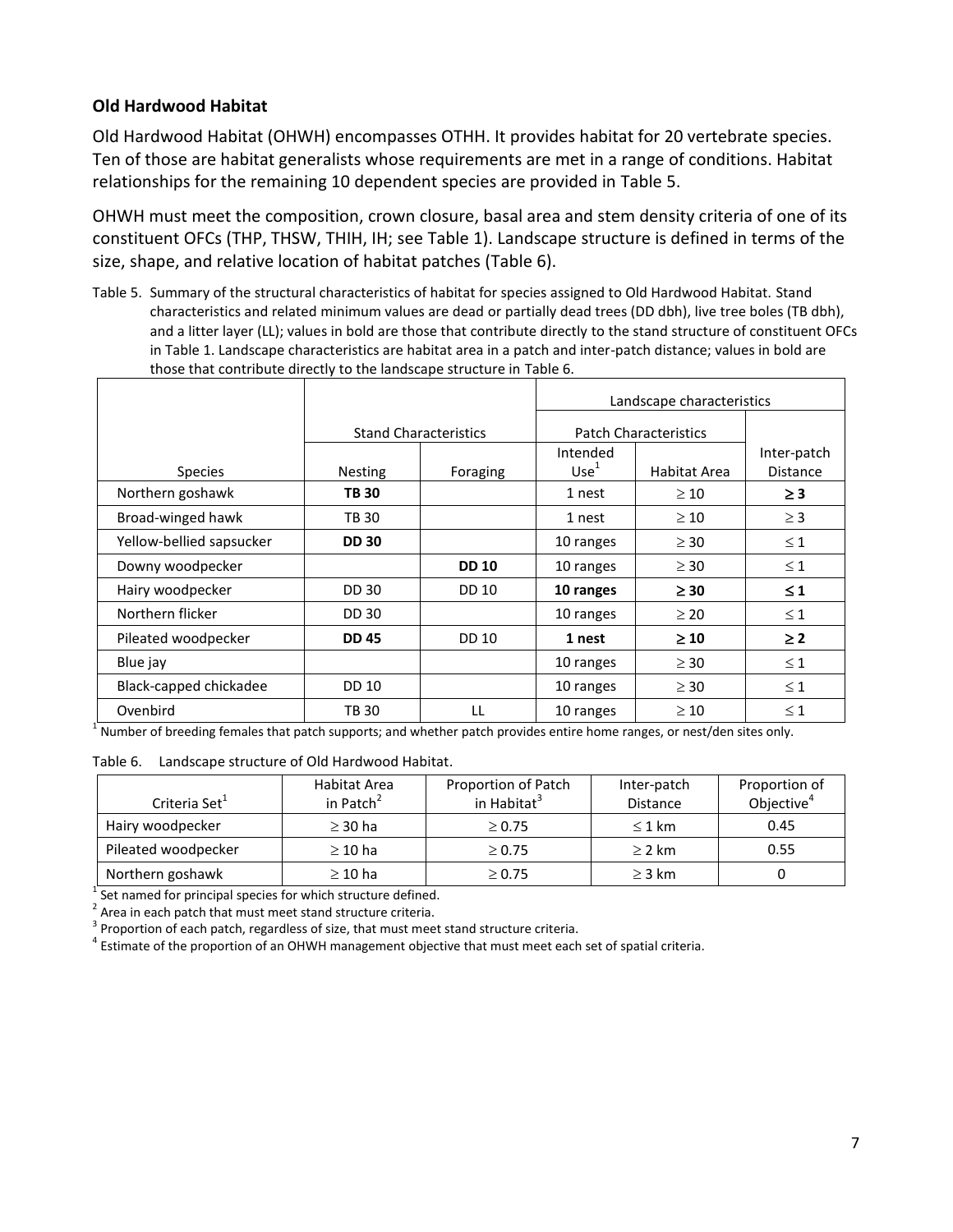## <span id="page-9-0"></span>**Old Pine Habitat**

Pine warbler is the only species dependant on the occurrence of Old Pine Habitat (OPIH) [\(Table 7\)](#page-9-1). OPIH must meet the composition, crown closure, basal area and stem density criteria of one of its constituent OFCs (RP or WP, JP; see [Table 1\)](#page-5-0). Landscape structure is defined in terms of the size, shape, and relative location of habitat patches [\(Table 8\)](#page-9-2).

<span id="page-9-1"></span>Table 7. Summary of the structural characteristics of habitat for the pine warbler, the only species assigned to Old Pine Habitat. The principal requirement is live tree boles (TB dbh). Landscape characteristics are habitat area in a patch and inter-patch distance**.**

|                |                              |          |                              | Landscape characteristics |                 |
|----------------|------------------------------|----------|------------------------------|---------------------------|-----------------|
|                | <b>Stand Characteristics</b> |          | <b>Patch Characteristics</b> |                           |                 |
|                |                              |          | Intended                     |                           | Inter-patch     |
| <b>Species</b> | <b>Nesting</b>               | Foraging | Use <sup>1</sup>             | Habitat Area              | <b>Distance</b> |
| Pine warbler   | <b>TB 30</b>                 |          | 10 ranges                    | $\geq 10$                 | $\leq 1$        |

<sup>1</sup> Number of breeding females that patch supports; and whether patch provides entire home ranges, or nest/den sites only.

#### <span id="page-9-2"></span>Table 8. Landscape structure of Old Pine Habitat.

| Criteria Set <sup>+</sup> | Habitat Area<br>in Patch <sup>2</sup> | Proportion of Patch<br>in Habitat <sup>3</sup> | Inter-patch Distance |
|---------------------------|---------------------------------------|------------------------------------------------|----------------------|
| Pine warbler              | $\geq 10$ ha                          | $\geq 0.75$                                    | $\leq 1$ km          |

 $1$  Set named for principal species for which structure defined.

 $2$  Area in each patch that must meet stand structure criteria.

 $3$  Proportion of each patch, regardless of size, that must meet stand structure criteria.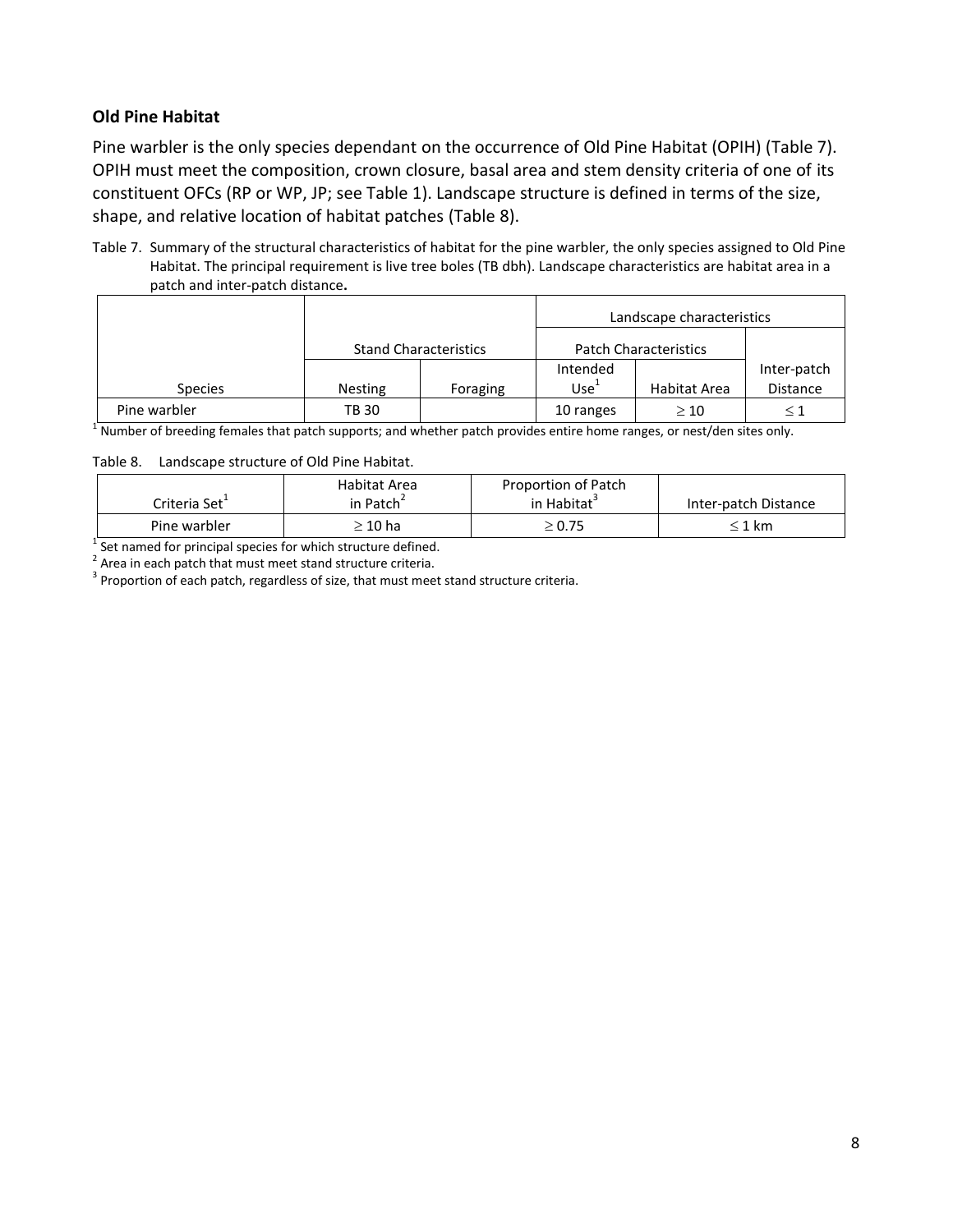## <span id="page-10-0"></span>**Old Spruce-fir Habitat**

Old Spruce-fir Habitat (OSFH) provides habitat for up to 22 species. Twelve of these are habitat generalists whose requirements are met in a range of conditions. Habitat relationships for the remaining 10 dependent species are provided in [Table 9.](#page-10-1) A separate strategy exists for management of white-tailed deer habitat; hence, its requirements do not contribute to the definition of OSFH.

OSFH must meet the composition, crown closure, basal area and stem density criteria of one of its 9 constituent OFCs (see [Table 1\)](#page-5-0). Landscape structure is defined in terms of the size, shape, and relative location of habitat patches [\(Table 10\)](#page-10-2).

<span id="page-10-1"></span>Table 9. Summary of the structural characteristics of habitat for species assigned to Old Spruce-fir Habitat. Stand characteristics and related minimum values are woody debris (WD), dead or partially dead trees (DD dbh), live tree boles (TB dbh), shrub layer (SH), and abundant softwood seed (SS); values in bold are those that contribute directly to the stand structure of constituent OFCs in [Table 1.](#page-5-0) Landscape characteristics are habitat area in a patch and inter-patch distance; values in bold are those that contribute directly to the landscape structure in [Table 10.](#page-10-2)

|                         |                |                              | Landscape characteristics    |              |                 |
|-------------------------|----------------|------------------------------|------------------------------|--------------|-----------------|
|                         |                | <b>Stand Characteristics</b> | <b>Patch Characteristics</b> |              |                 |
|                         | Denning/       |                              | Intended                     |              | Inter-patch     |
| <b>Species</b>          | <b>Nesting</b> | Foraging                     | Use <sup>1</sup>             | Habitat Area | <b>Distance</b> |
| Sharp-shinned hawk      |                |                              | 1 nest                       | $\geq 10$    | $\geq$ 2        |
| Black-backed woodpecker | <b>DD 30</b>   | <b>DD 10</b>                 | 10 ranges                    | $\geq$ 375   | any             |
| Boreal chickadee        | <b>DD 10</b>   |                              | 10 ranges                    | $\geq 50$    | $\leq 1$        |
| Red-breasted nuthatch   | <b>DD 30</b>   | <b>TB30</b>                  | 10 ranges                    | $\geq$ 30    | $\leq 1$        |
| Winter wren             | <b>WD</b>      | SH                           | 10 ranges                    | $\geq 20$    | $\leq 1$        |
| Cape May warbler        |                |                              | 10 ranges                    | $\geq 10$    | $\leq 1$        |
| Red crossbill           |                | SS                           | 10 ranges                    | $\geq 40$    | $\leq 1$        |
| White-winged crossbill  |                | SS                           | 10 ranges                    | $\geq 40$    | $\leq 1$        |
| Pine siskin             |                |                              | 10 ranges                    | $\geq 20$    | $\leq 1$        |
| Evening grosbeak        |                |                              | 10 ranges                    | $\geq 20$    | $\leq 1$        |

<span id="page-10-2"></span>Table 10. Landscape structure of Old Spruce-fir Habitat.

|                           |                                    | Proportion of Patch |             |
|---------------------------|------------------------------------|---------------------|-------------|
| Criteria Set <sup>+</sup> | Habitat Area in Patch <sup>2</sup> | in Habitat          | Patch Width |
| Black-backed woodpecker   | ≥ 375 ha                           | $\geq 0.75$         | $\geq 1$ km |

<sup>1</sup> Set named for principal species for which structure defined.

 $2$  Area in each patch that must meet stand structure criteria.

 $3$  Proportion of each patch, regardless of size, that must meet stand structure criteria.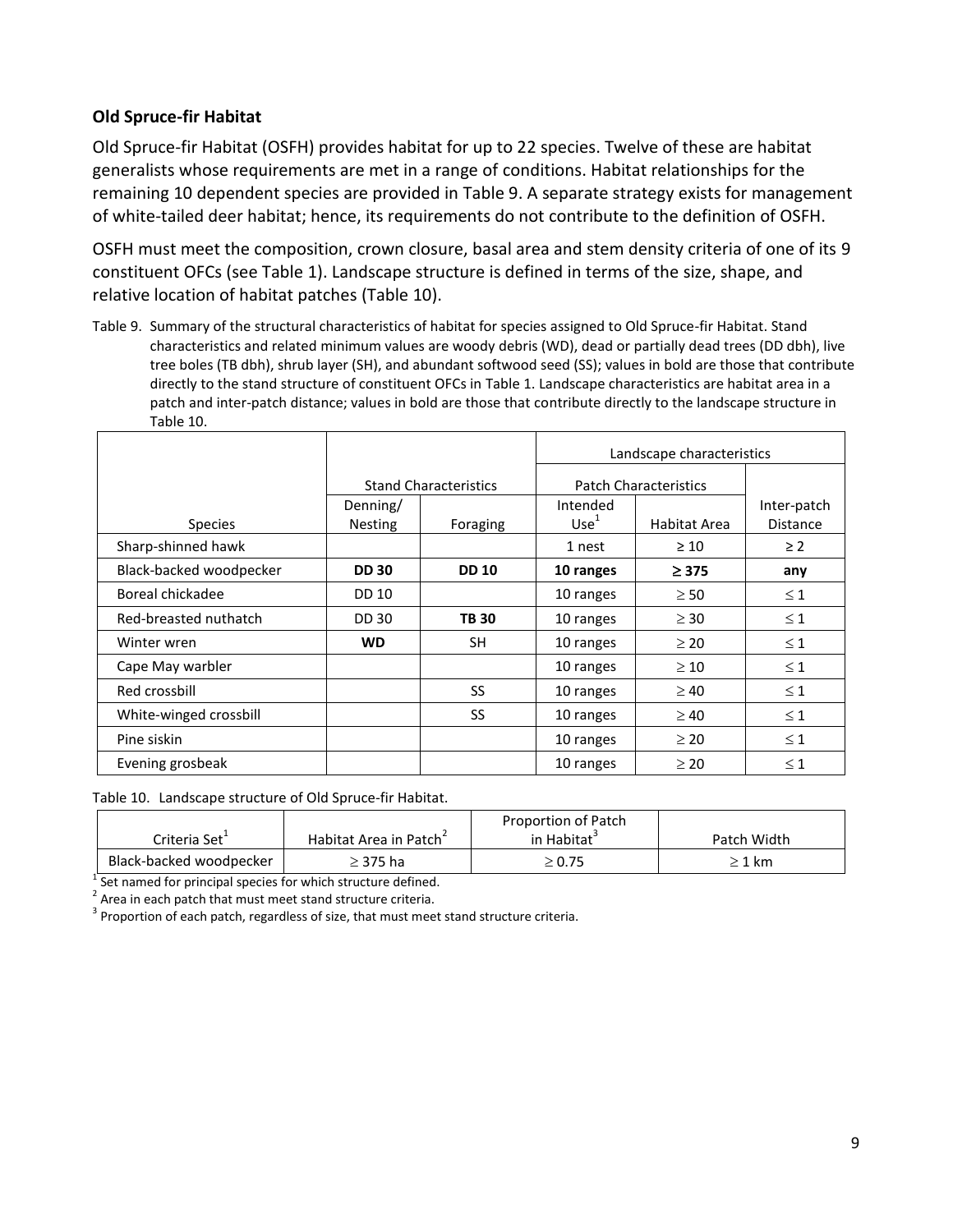## <span id="page-11-0"></span>**Old Mixedwood Habitat**

Old Mixedwood Habitat (OMWH) stands are composed of between 25% and 75% hardwood and always also meet the stand-level definition of at least one other type (OSFH, OPIH, OTHH, OHWH). OMWH provides critical habitat for 5 species [\(Table 11\)](#page-11-1), though many other species use it.

OMWH stand structure is defined in terms of total, hardwood and softwood basal areas, densities of live and dead stems, volume of coarse woody debris, and occurrence of cavities [\(Table 12,](#page-11-2) [Table 13\)](#page-11-3). Landscape structure is defined in terms of the size, shape, and relative location of habitat patches [\(Table 14\)](#page-11-4).

<span id="page-11-1"></span>Table 11. Summary of the structural characteristics of habitat for species assigned to Old Mixedwood Habitat. Stand characteristics and related minimum values are tree cavities (CV dbh), live tree boles (TB dbh), midstorey layer (ML), softwood shrub layer (SS), shrub layer (SL), mast (MS) and coarse woody debris (WD); values in bold are those that contribute directly to the stand structure in [Table 12](#page-11-2) and [Table 13.](#page-11-3) Landscape characteristics are habitat area in a patch and inter-patch distance; values in bold are those that contribute directly to the landscape structure i[n Table 14.](#page-11-4)

|                          |                  |                              |                  | Landscape characteristics    |                 |  |
|--------------------------|------------------|------------------------------|------------------|------------------------------|-----------------|--|
|                          |                  | <b>Stand Characteristics</b> |                  | <b>Patch Characteristics</b> |                 |  |
|                          |                  |                              | Intended         |                              | Inter-patch     |  |
| <b>Species</b>           | <b>Nesting</b>   | Foraging                     | Use <sup>1</sup> | Habitat Area                 | <b>Distance</b> |  |
| Northern flying squirrel | <b>CV 30</b>     | MS, SS                       | 10 ranges        | $\geq 50$                    | $\leq 1$        |  |
| Fisher                   | <b>CV 45, WD</b> | <b>WD</b>                    | 1 den            | $\geq 20$                    | $\geq$ 3        |  |
| Blue-headed vireo        | SL               | <b>TB30</b>                  | 10 ranges        | $\geq 20$                    | $\leq 1$        |  |
| Swainson's thrush        | SS, ML           | <b>TB 30</b>                 | 10 ranges        | $\geq 20$                    | $\leq 1$        |  |
| Blackburnian warbler     |                  | <b>TB 30</b>                 | 10 ranges        | $\geq 20$                    | $\leq 1$        |  |

<sup>1</sup> Number of breeding females that patch supports; and whether patch provides entire home ranges, or nest/den sites only.

<span id="page-11-2"></span>

|  |  | Table 12. Stand structure of Old Mixedwood Habitat. |
|--|--|-----------------------------------------------------|
|--|--|-----------------------------------------------------|

|              |             |           | <b>Stand Structure Criteria</b> |              |       |                                  |                              |  |  |  |
|--------------|-------------|-----------|---------------------------------|--------------|-------|----------------------------------|------------------------------|--|--|--|
|              |             |           | Basal Area (m <sup>2</sup> /ha) |              |       | <b>Stems Density</b>             |                              |  |  |  |
| Diameter     | Crown       |           | Softwood                        | Hardwood     |       | With                             | Woody                        |  |  |  |
| Class        | Closure (%) | All Stems | <b>Stems</b>                    | <b>Stems</b> | Live  | Cavities                         | Debris                       |  |  |  |
| $\geq 8$ cm  |             |           |                                 |              |       |                                  | $\geq$ 20 m <sup>3</sup> /ha |  |  |  |
| $\geq 10$ cm | $\geq 40$   | $\geq 18$ | $\geq 6$                        | $\geq 6$     |       |                                  |                              |  |  |  |
| $\geq$ 30 cm |             |           |                                 |              | 60/ha | $5/ha$ <sup><math>+</math></sup> |                              |  |  |  |
| $\geq$ 45 cm |             |           |                                 |              |       | $5/20$ ha <sup>1</sup>           |                              |  |  |  |

<sup>1</sup> See NF squirrel and fisher cavity criteria i[n Table 13.](#page-11-3)

<span id="page-11-3"></span>

|  |  | Table 13. Cavity tree characteristics for Old Mixedwood Habitat. |  |  |  |
|--|--|------------------------------------------------------------------|--|--|--|
|--|--|------------------------------------------------------------------|--|--|--|

|                          |              |              | Tree Diam    | Height of  | Dimension of   |
|--------------------------|--------------|--------------|--------------|------------|----------------|
| Cavity Type <sup>+</sup> | Tree Species | DBH          | at Cavity    | Cavitv     | Cavity Opening |
| NF squirrel              | anv          | $\geq$ 30 cm | $\geq$ 16 cm | $\geq$ 5 m | $\geq$ 4 cm    |
| Fisher                   | anv          | $\geq$ 45 cm | $\geq$ 30 cm | $\geq$ 5 m | $10-16$ cm     |

 $1$ <sub>Type named for principal species that requires it.</sub>

<span id="page-11-4"></span>Table 14. Landscape structure of Old Mixedwood Habitat.

| Criteria Set <sup>1</sup> | Habitat Area<br>in Patch <sup><math>2</math></sup> | Proportion of Patch<br>in Habitat <sup>3</sup> | Inter-patch<br><b>Distance</b> | Proportion of<br>Objective <sup>4</sup> |
|---------------------------|----------------------------------------------------|------------------------------------------------|--------------------------------|-----------------------------------------|
| NF sauirrel               | $\geq$ 50 ha                                       | $\geq 0.75$                                    | $\leq 1$ km                    | 0.95                                    |
| Fisher                    | ≥ 20 ha                                            | $\geq 0.75$                                    | $\geq$ 3 km                    | 0.05                                    |

<sup>1</sup> Set named for principal species for which structure defined.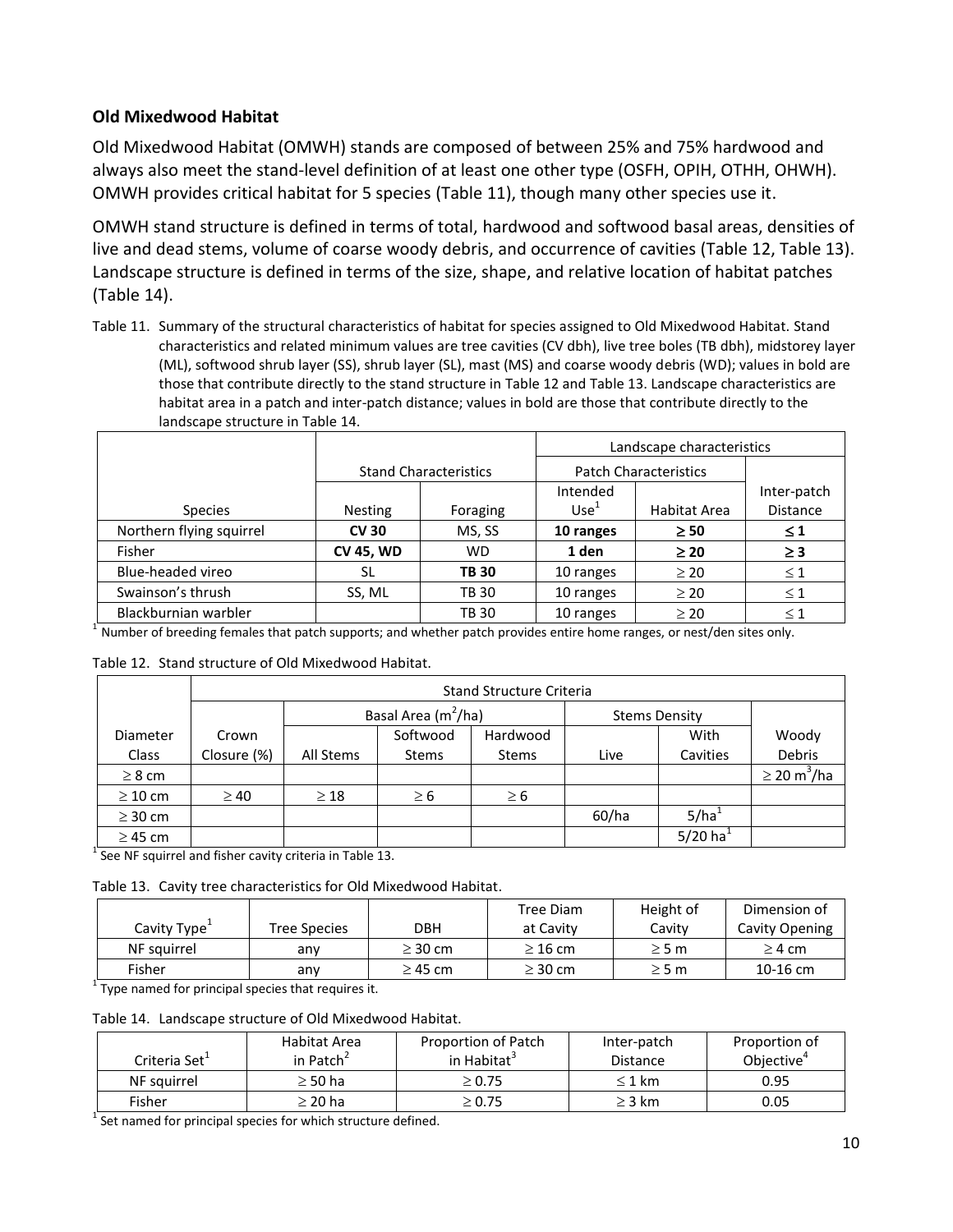## <span id="page-12-0"></span>**Old Forest Habitat**

Old Forest Habitat (OFH) provides habitat for 7 species that require old-forest conditions but do not require a particular overstorey composition [\(Table 15\)](#page-12-1). OFH must meet the composition, crown closure, basal area and stem density tree criteria of any one of the 15 OFCs that contribute to an OFWH (see [Table 1\)](#page-5-0), and the tree-cavity criteria described in [Table 16.](#page-12-2) OFH landscape structure is defined in terms of the size and shape of habitat patches. Criteria are based on the requirements of American marten in the ecodistricts where they occur, and on the requirements of brown creeper elsewhere [\(Table 17\)](#page-12-3).

<span id="page-12-1"></span>Table 15. Summary of the structural characteristics of habitat for species assigned to Old Forest Habitat. Stand characteristics and related minimum values are woody debris (WD), tree cavities (CV dbh), dead or partially dead trees (DD dbh), live tree boles (TB dbh), and Usnea lichens (US); values in bold are those that contribute directly to the stand structure of OFCs in [Table 1.](#page-5-0) Landscape characteristics are habitat area in a patch and inter-patch distance; values in bold are those that contribute directly to the landscape structure in [Table 17.](#page-12-3)

|                       |              |                              | Landscape characteristics |                              |                 |  |
|-----------------------|--------------|------------------------------|---------------------------|------------------------------|-----------------|--|
|                       |              | <b>Stand Characteristics</b> |                           | <b>Patch Characteristics</b> |                 |  |
|                       | Nesting/     |                              | Intended                  |                              | Inter-patch     |  |
| <b>Species</b>        | Denning      | Foraging                     | <b>Use</b>                | Habitat Area                 | <b>Distance</b> |  |
| Porcupine             | <b>CV 45</b> |                              | 1 den                     | $\geq 20$                    | any             |  |
| American marten       | CV 45        | <b>WD</b>                    | 2 ranges                  | $\geq$ 375                   | any             |  |
| Red-tailed hawk       | <b>TB30</b>  | <b>TB 30</b>                 | 1 nest                    | $\geq 10$                    | $\geq 3$        |  |
| Northern saw-whet owl | <b>CV 30</b> |                              | 1 nest                    | $\geq 20$                    | $1 - 5$         |  |
| Common raven          | <b>TB 30</b> |                              | 1 nest                    | $\geq 10$                    | $\geq$ 3        |  |
| Brown creeper         | <b>DD 30</b> | <b>TB 30</b>                 | 10 ranges                 | $\geq 30$                    | $\leq 1$        |  |
| Northern parula       | US           | <b>TB 30</b>                 | 10 ranges                 | $\geq 10$                    | $\leq 1$        |  |

<span id="page-12-2"></span>Table 16. Cavity tree characteristics for Old Forest Habitat.

|                     |              | <b>Tree Diameter</b> |                  | Dimension of          |
|---------------------|--------------|----------------------|------------------|-----------------------|
| <b>Tree Species</b> | DBH          | at Cavity            | Height of Cavity | <b>Cavity Opening</b> |
| anv                 | $\geq$ 30 cm |                      |                  |                       |
| any                 | $\geq$ 45 cm | $\geq$ 25 cm         | $\geq$ 5 m       | $\geq 8$ cm           |
|                     |              |                      |                  |                       |

 $1$ Type named for principal species for which structure defined.

<span id="page-12-3"></span>Table 17. Landscape structure of Old Forest Habitat.

| Criteria Set <sup>+</sup> | Habitat Area<br>in Patch <sup>2</sup> | Proportion of<br>Patch in Habitat <sup>3</sup> | Patch Width  | Inter-patch<br><b>Distance</b> | Location                                   |
|---------------------------|---------------------------------------|------------------------------------------------|--------------|--------------------------------|--------------------------------------------|
| American marten           | $\geq$ 375 ha                         | $\geq 0.75$                                    | $\geq 1$ km  | any                            | marten<br>ecodistricts <sup>4</sup>        |
| Brown creeper             | $\geq$ 30 ha                          | $\geq 0.75$                                    | $\geq$ 300 m | $\leq 1$ km                    | brown creeper<br>ecodistricts <sup>5</sup> |

 $1$  Set named for principal species for which structure defined.

 $2$  Area in each patch that must meet stand structure criteria.

 $3$  Proportion of each patch, regardless of size, that must meet stand structure criteria.

 $^4$  All of Ecoregions 1, 2, 3 and 4 and Ecodistricts 5-1 through 5-6, 6-1, 6-3, 6-4, 6-5, 6-7, and 7-2.

 $5$  Ecodistricts 5-7 through 5-12, 6-2, 6-6, and 7-1.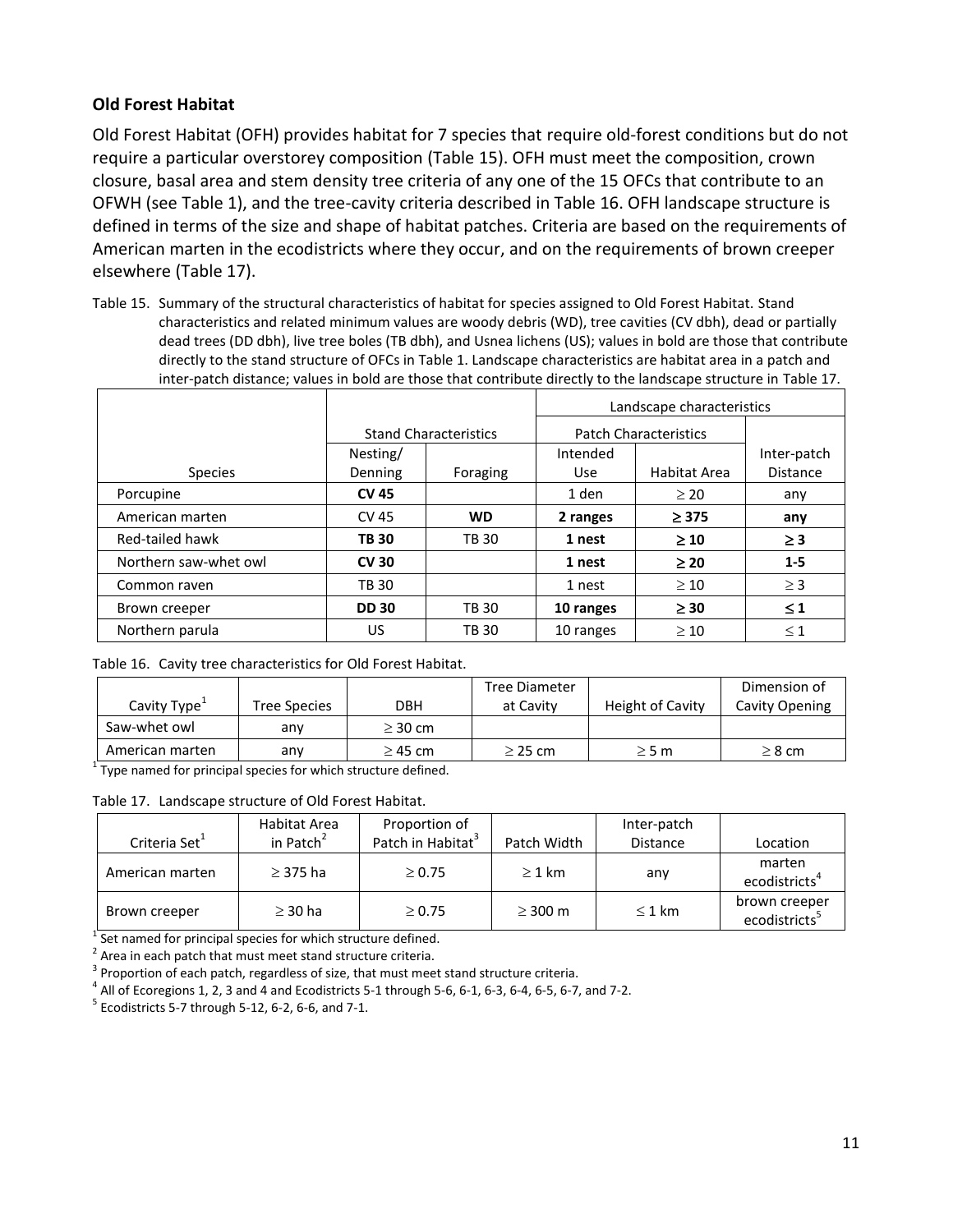#### <span id="page-13-0"></span>**REFERENCES**

- Boone, R. B. and W. B. Krohn. 1998a. Maine gap analysis vertebrate data Part I: distribution, habitat relations, and status of amphibians, reptiles, and mammals in Maine. Part of final contract report to USGS Biological Resources Division, Gap Analysis Program, Moscow, Idaho. 175 pp. plus appendices.
- Boone, R. B. and W. B. Krohn. 1998b. Maine gap analysis vertebrate data Part II: distribution, habitat relations, and status of breeding birds in Maine. Part of final contract report to USGS Biological Resources Division, Gap Analysis Program, Moscow, Idaho. 367 pp. plus appendices.
- DeGraaf, R. M. and D. D. Rudis. 1986. New England wildlife: Habitat, natural history, and distribution. Gen. Tech. Rep. NE-108. Broomall, PA: U.S.D.A. Forest Service, Northeastern Forest Experiment Station. 491 p.
- DeGraaf, R. M., M. Yamasaki, W. B. Leak and J. W. Lanier. 1992. New England wildlife: Management of forested habitats. Gen. Tech. Rep. NE-144. Radnor, PA: U.S.D.A. Forest Service, Northeastern Forest Experiment Station. 271 p.
- Dilworth, T., ed. 1984. Land mammals of New Brunswick. Fredericton NB: Tim Dilworth. xi + 228 p.
- Elderkin, M. F. 1989. Habitat supply analysis: Forest birds in New Brunswick. Unpub. Rep., New Brunswick Dept. Natural Resources and Energy: v + 154 p.
- Erskine, A. J. 1992. Atlas of breeding birds of the Maritime Provinces. Nova Scotia Museum. x + 270 p.
- NatureServe. 2012. NatureServe Explorer: An online encyclopedia of life, version 7.1. NatureServe, Arlington, Virginia. Web application: <http://www.natureserve.org/explorer>
- New Brunswick Department of Energy and Resource Development. 2017a. Young-forest wildlife habitats in New Brunswick. Unpublished. 16 pp.
- New Brunswick Department of Energy and Resource Development. 2017b. Wetland and coastal wildlife habitats in New Brunswick. Unpublished. 42 pp.
- Poole. A., ed. 2012. The Birds of North America Online [web application]. Ithaca: Cornell Lab of Ornithology. Web application: [http://bna.birds.cornell.edu.](http://bna.birds.cornell.edu/)
- Province of New Brunswick. 2009. Biodiversity Strategy. 23 pp. Web application: [http://www2.gnb.ca/content/dam/gnb/Departments/nr](http://www2.gnb.ca/content/dam/gnb/Departments/nr-rn/pdf/en/ForestsCrownLands/Biodiversity.pdf)[rn/pdf/en/ForestsCrownLands/Biodiversity.pdf](http://www2.gnb.ca/content/dam/gnb/Departments/nr-rn/pdf/en/ForestsCrownLands/Biodiversity.pdf)
- Stewart, R. L. M., K. A. Bredin, A. R. Couturier, A. G. Horn, D. Lepage, S. Makepeace, P. D. Taylor, M.- A. Villard and R. M. Whittam (editors). 2015. Second Atlas of the Breeding Birds of the Maritime Provinces. Bird Studies Canada. Web application: http://www.mba-aom.ca/?lang=fr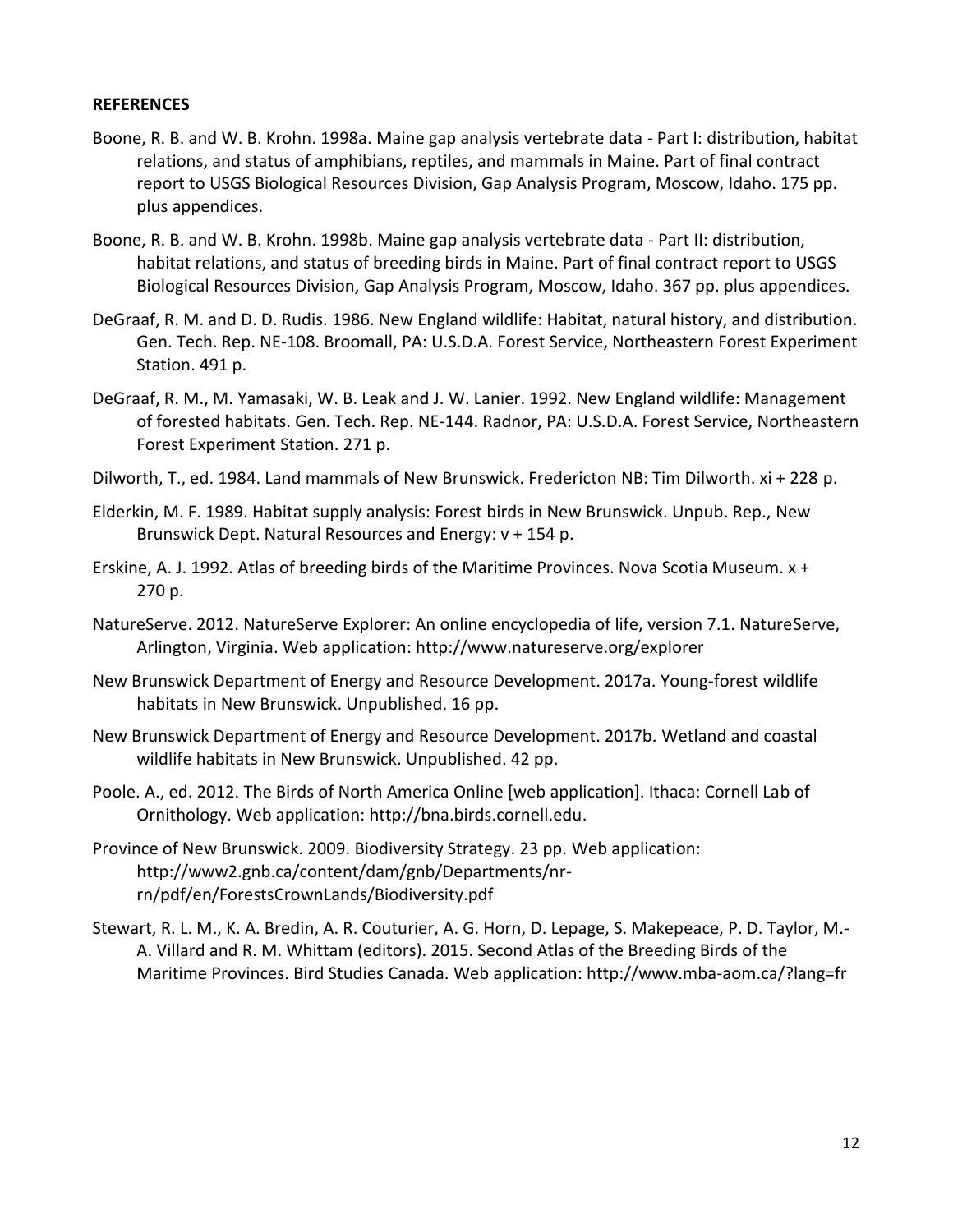Appendix 1. Habitat relationships of species associated with old forest. Young-forest, wetland and coastal habitats are described in the documents *Young-forest Wildlife Habitats in New Brunswick* and *Wetland and Coastal Wildlife Habitats in New Brunswick* (NB ERD 2017a, 2017b)*.* Upland and Freshwater habitat types are not fully described.

<span id="page-14-0"></span>

|                             |                 | <b>Not</b>          |                      | <b>Forest</b>              | <b>Habitat</b>      |                                |
|-----------------------------|-----------------|---------------------|----------------------|----------------------------|---------------------|--------------------------------|
| <b>Species</b>              | Population      | Common <sup>1</sup> | <b>Habitat Class</b> | Juxtaposition <sup>2</sup> | <b>Type</b>         | Stage or Sub-type <sup>3</sup> |
|                             |                 |                     | Forest               |                            | Spruce-fir          | Mid / Old                      |
|                             |                 | ✓                   | Upland               |                            | Any Upland          |                                |
| LITTLE BROWN BAT            | <b>Breeding</b> |                     | Wetland              |                            | Any Wetland         |                                |
|                             |                 |                     | Freshwater           |                            | Any Open Freshwater |                                |
|                             |                 |                     | Forest               |                            | Any Forest          | Mid / Old                      |
|                             |                 | ✓                   | Upland               |                            | Any Upland          |                                |
| <b>TRI-COLORED BAT</b>      | <b>Breeding</b> |                     | Wetland              |                            | Any Wetland         |                                |
|                             |                 |                     | Freshwater           |                            | Any Open Freshwater |                                |
|                             | <b>Breeding</b> |                     | Forest               |                            | Hardwood            | Mid / Old                      |
| <b>RED BAT</b>              |                 |                     |                      |                            | Mixedwood           | Mid / Old                      |
|                             |                 |                     | Upland               |                            | Hardwood Woodland   |                                |
|                             |                 |                     | Forest               |                            | Any Forest          | Mid / Old                      |
|                             |                 |                     |                      |                            | Softwood Woodland   |                                |
| <b>HOARY BAT</b>            | <b>Breeding</b> |                     | Upland               |                            | Hardwood Woodland   |                                |
|                             |                 |                     | Wetland              |                            | Any Wetland         |                                |
|                             |                 |                     | Freshwater           |                            | Any Open Freshwater |                                |
| <b>SNOWSHOE HARE</b>        | <b>Breeding</b> |                     | Forest               |                            | Any Forest          | Old / Young                    |
| NORTHERN FLYING<br>SQUIRREL | <b>Breeding</b> |                     | Forest               |                            | Mixedwood           | Old                            |
| <b>PORCUPINE</b>            | <b>Breeding</b> |                     | Forest               |                            | Any Forest          | Old                            |

<sup>1</sup> Not Common: Species with populations that are rare or uncommon.<br><sup>2</sup> Forest Juxtaposition: Species that use forest that must be in close proximity to another habitat class.

 $3$  Stage or Sub-type: Successional stage of forest habitat, or sub-type of wetland habitat.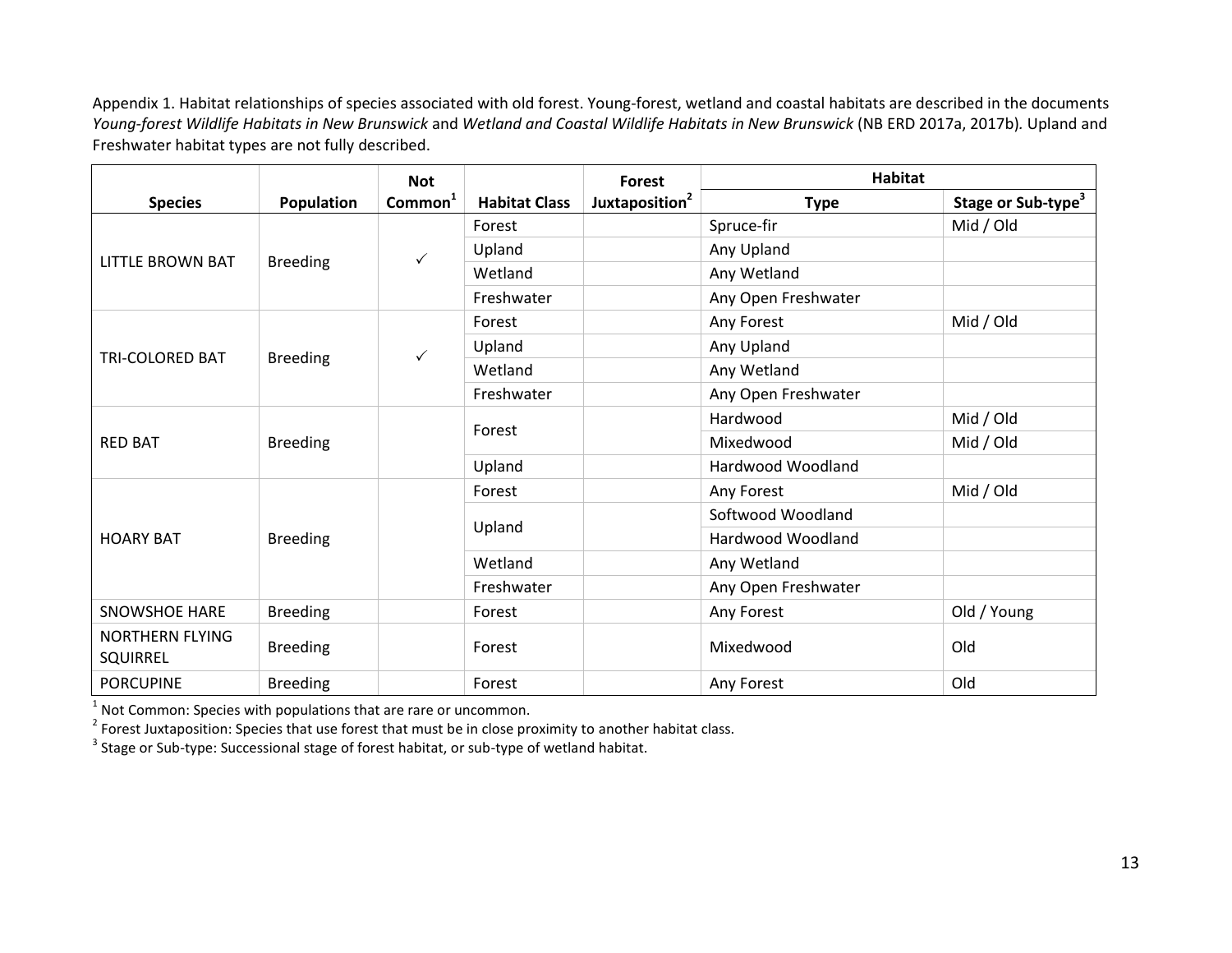|                          |                 | <b>Not</b>          |                      | <b>Forest</b>              | <b>Habitat</b>                |                                |
|--------------------------|-----------------|---------------------|----------------------|----------------------------|-------------------------------|--------------------------------|
| <b>Species</b>           | Population      | Common <sup>1</sup> | <b>Habitat Class</b> | Juxtaposition <sup>2</sup> | <b>Type</b>                   | Stage or Sub-type <sup>3</sup> |
|                          |                 |                     | Forest               | $\checkmark$               | Any Forest                    | Old                            |
|                          |                 |                     | Upland               |                            | Any Upland                    |                                |
|                          |                 |                     |                      |                            | <b>Emergent Shallow Marsh</b> |                                |
| <b>RACCOON</b>           | <b>Breeding</b> |                     | Wetland              |                            | Deep Marsh / Aquatic Bed      |                                |
|                          |                 |                     |                      |                            | Marsh Complex - Water Far     |                                |
|                          |                 |                     |                      |                            | Wet Shrub Complex - Water Far |                                |
|                          |                 |                     | Freshwater           |                            | Any Open Freshwater           |                                |
| <b>AMERICAN MARTEN</b>   |                 |                     | Forest               |                            | Any Forest                    | Old                            |
|                          | <b>Breeding</b> |                     | Wetland              |                            | Cedar Swamp                   |                                |
| <b>FISHER</b>            | <b>Breeding</b> |                     | Forest               |                            | Mixedwood                     | Old                            |
|                          |                 |                     | Forest               |                            | Spruce-fir                    | Old                            |
| <b>WHITE-TAILED DEER</b> | <b>Breeding</b> |                     |                      |                            | Hardwood                      | Young                          |
|                          |                 |                     |                      |                            | Mixedwood                     | Young                          |
|                          |                 |                     | Wetland              |                            | Cedar Swamp                   |                                |
|                          |                 |                     | Forest               |                            | Spruce-fir                    | Old                            |
|                          |                 |                     |                      |                            | Hardwood                      | Young                          |
|                          |                 |                     |                      |                            | Mixedwood                     | Old                            |
| <b>MOOSE</b>             | <b>Breeding</b> |                     |                      |                            | Mixedwood                     | Young                          |
|                          |                 |                     | Wetland              |                            | Cedar Swamp                   |                                |
|                          |                 |                     |                      |                            | Any Wetland                   |                                |
|                          |                 |                     | Freshwater           |                            | Any Open Freshwater           |                                |
|                          |                 |                     |                      |                            | Spruce-fir                    | Old                            |
|                          |                 |                     | Forest               | $\checkmark$               | Hardwood                      | Old                            |
|                          |                 |                     |                      |                            | Mixedwood                     | Old                            |
| <b>WOOD DUCK</b>         | <b>Breeding</b> |                     |                      |                            | <b>Emergent Shallow Marsh</b> |                                |
|                          |                 |                     | Wetland              |                            | Deep Marsh / Aquatic Bed      |                                |
|                          |                 |                     |                      |                            | Marsh Complex - Water Near    |                                |
|                          |                 |                     |                      |                            | Floodplain Forest             |                                |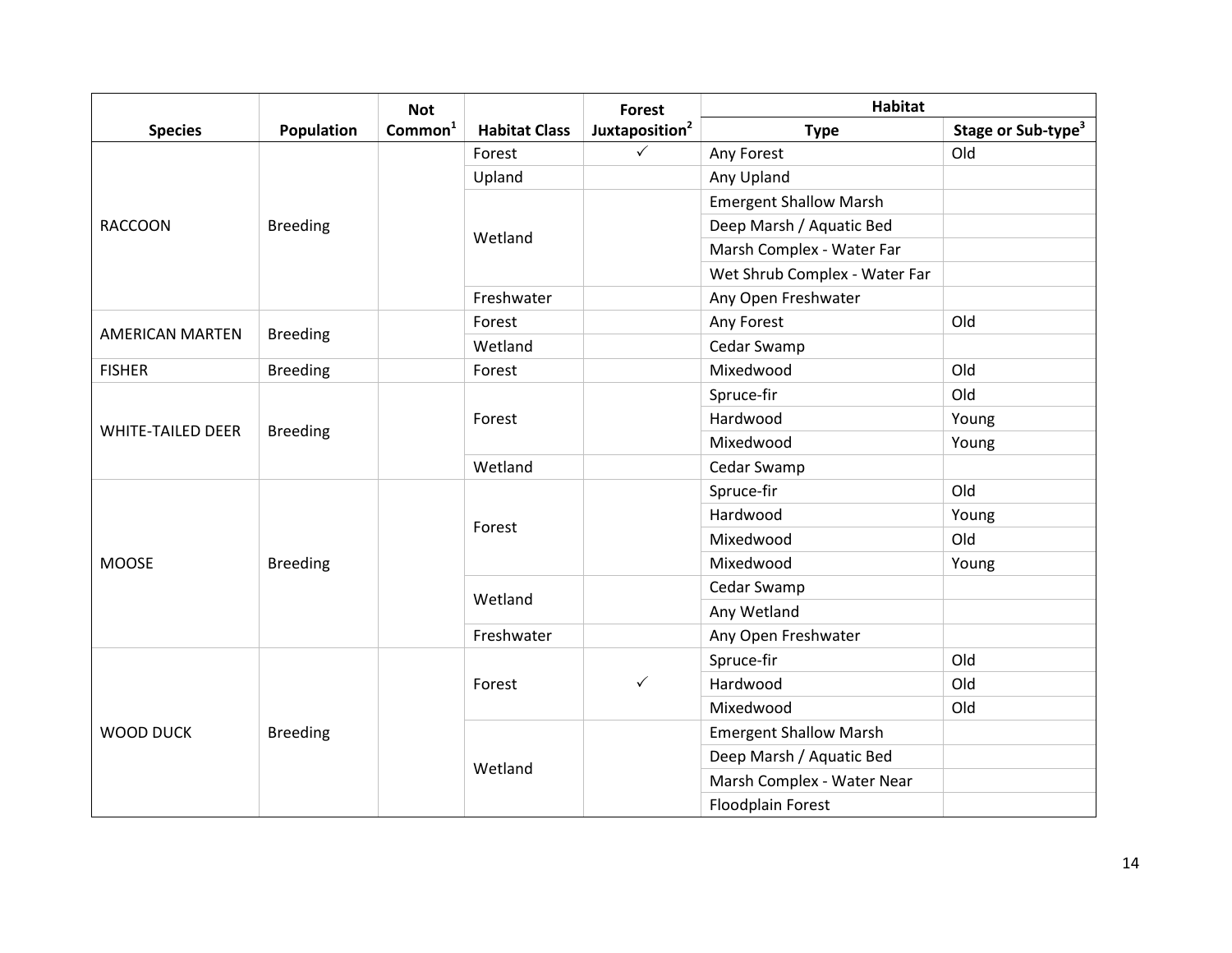|                                   |                 | <b>Not</b>          |                      | <b>Forest</b>              | <b>Habitat</b>                |                                |
|-----------------------------------|-----------------|---------------------|----------------------|----------------------------|-------------------------------|--------------------------------|
| <b>Species</b>                    | Population      | Common <sup>1</sup> | <b>Habitat Class</b> | Juxtaposition <sup>2</sup> | <b>Type</b>                   | Stage or Sub-type <sup>3</sup> |
|                                   |                 |                     | Forest               | $\checkmark$               | Any Forest                    | Old                            |
|                                   |                 |                     |                      |                            | Wet meadow / Tidal marsh      | <b>Beaver Pond</b>             |
|                                   |                 |                     |                      |                            | <b>Emergent Shallow Marsh</b> |                                |
|                                   |                 |                     |                      |                            | Deep Marsh / Aquatic Bed      |                                |
|                                   | <b>Breeding</b> |                     | Wetland              |                            | Alder or Shrub Wetland        | <b>Beaver Pond</b>             |
|                                   |                 |                     |                      |                            | Marsh Complex - Water Near    |                                |
| <b>COMMON</b>                     |                 |                     |                      |                            | Wet Shrub Complex - Water     |                                |
| <b>GOLDENEYE</b>                  |                 |                     |                      |                            | Near                          |                                |
|                                   |                 |                     |                      |                            | Floodplain Forest             |                                |
|                                   |                 |                     | Freshwater           |                            | Any Open Freshwater           |                                |
|                                   | Migrating       |                     | Coastal              |                            | Estuary                       |                                |
|                                   |                 |                     | Freshwater           |                            | Any Open Freshwater           |                                |
|                                   | Non-breeding    |                     | Coastal              |                            | Estuary                       |                                |
|                                   |                 |                     | Freshwater           |                            | River-Stream                  |                                |
|                                   |                 |                     | Forest               | $\checkmark$               | Any Forest                    | Old                            |
|                                   |                 |                     |                      |                            | Wet meadow / Tidal marsh      | <b>Beaver Pond</b>             |
|                                   |                 |                     |                      |                            | <b>Emergent Shallow Marsh</b> |                                |
| <b>HOODED</b><br><b>MERGANSER</b> | <b>Breeding</b> |                     | Wetland              |                            | Deep Marsh / Aquatic Bed      |                                |
|                                   |                 |                     |                      |                            | Alder or Shrub Wetland        | <b>Beaver Pond</b>             |
|                                   |                 |                     |                      |                            | Floodplain Forest             |                                |
|                                   |                 |                     | Freshwater           |                            | Any Open Freshwater           |                                |
|                                   |                 |                     | Forest               | $\checkmark$               | Any Forest                    | Old                            |
|                                   | <b>Breeding</b> |                     | Freshwater           |                            | Any Open Freshwater           |                                |
| <b>COMMON</b>                     |                 |                     | Coastal              |                            | Estuary                       |                                |
| <b>MERGANSER</b>                  | Migrating       |                     | Freshwater           |                            | Any Open Freshwater           |                                |
|                                   |                 |                     | Coastal              |                            | Estuary                       |                                |
|                                   | Non-breeding    |                     | Freshwater           |                            | River-Stream                  |                                |
|                                   |                 |                     |                      |                            | Spruce-fir                    | Mid / Old                      |
| <b>SPRUCE GROUSE</b>              | <b>Breeding</b> |                     | Forest               |                            | <b>Jack Pine</b>              | Mid                            |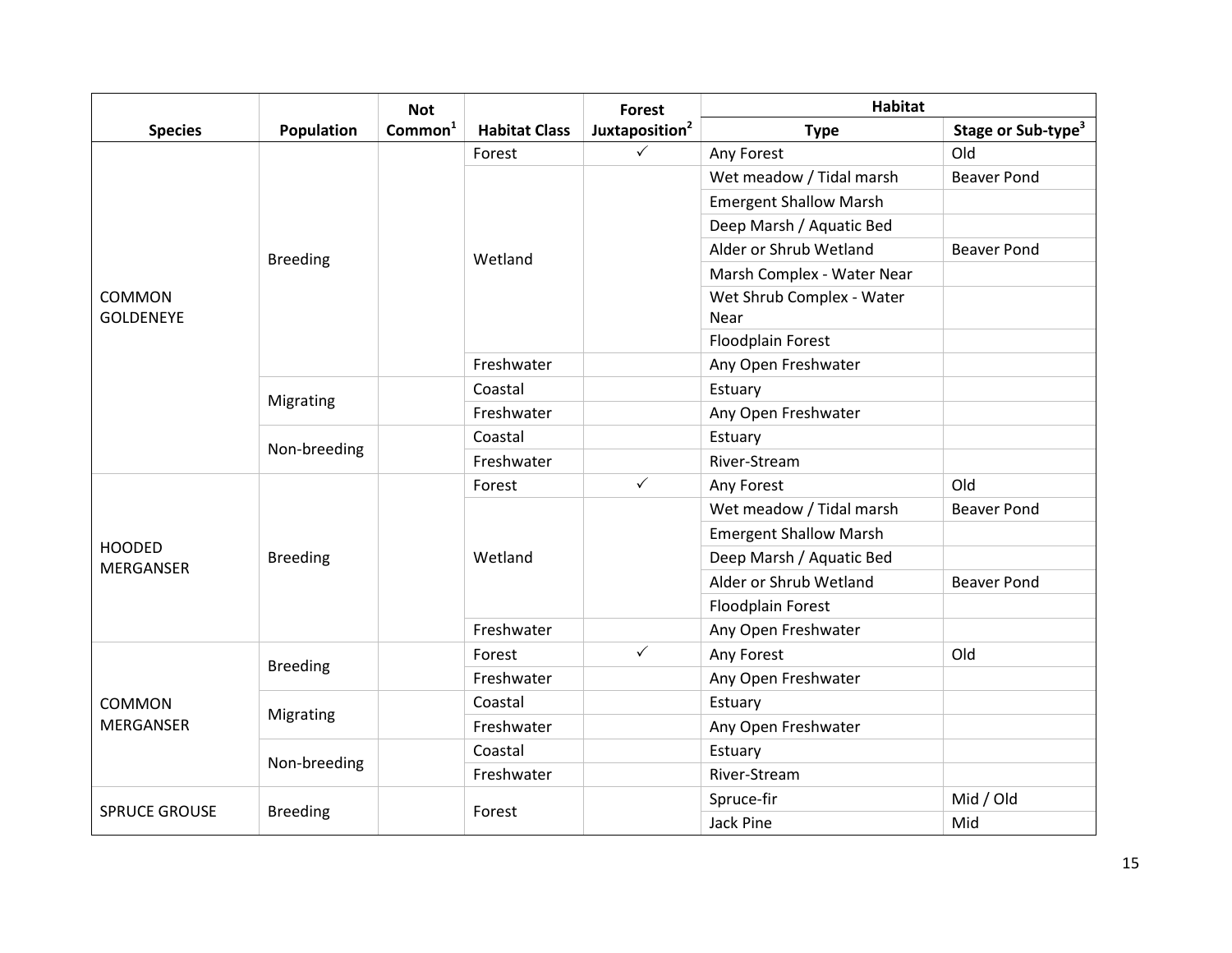|                                     |                 | <b>Not</b>          | <b>Forest</b>        |                            | <b>Habitat</b>                |                                |
|-------------------------------------|-----------------|---------------------|----------------------|----------------------------|-------------------------------|--------------------------------|
| <b>Species</b>                      | Population      | Common <sup>1</sup> | <b>Habitat Class</b> | Juxtaposition <sup>2</sup> | <b>Type</b>                   | Stage or Sub-type <sup>3</sup> |
|                                     |                 |                     | Forest               | $\checkmark$               | Any Forest                    | Mid / Old                      |
|                                     |                 |                     |                      |                            | Wet meadow / Tidal marsh      |                                |
|                                     |                 |                     | Wetland              |                            | <b>Emergent Shallow Marsh</b> |                                |
|                                     |                 |                     |                      |                            | Deep Marsh / Aquatic Bed      |                                |
|                                     |                 |                     |                      |                            | Marsh Complex - Water Far     |                                |
| <b>GREAT BLUE HERON</b>             | <b>Breeding</b> |                     |                      |                            | Wet Shrub Complex - Water Far |                                |
|                                     |                 |                     |                      |                            | Salt Marsh                    |                                |
|                                     |                 |                     |                      |                            | Mud Flat                      |                                |
|                                     |                 |                     | Coastal              |                            | Beach                         |                                |
|                                     |                 |                     |                      |                            | <b>Rocky Shoreline</b>        |                                |
|                                     |                 |                     | Freshwater           |                            | Any Open Freshwater           |                                |
|                                     | <b>Breeding</b> |                     | Forest               | $\checkmark$               | Any Forest                    | Mid / Old                      |
|                                     |                 |                     | Wetland              |                            | <b>Emergent Shallow Marsh</b> |                                |
|                                     |                 |                     |                      |                            | Alder or Shrub Wetland        |                                |
| <b>BLACK-CROWNED</b><br>NIGHT-HERON |                 |                     | Coastal              |                            | Salt Marsh                    |                                |
|                                     |                 |                     |                      |                            | Coastal Island                |                                |
|                                     |                 |                     |                      |                            | Mud Flat                      |                                |
|                                     |                 |                     |                      |                            | <b>Rocky Shoreline</b>        |                                |
|                                     | <b>Breeding</b> |                     | Forest               | $\checkmark$               | Any Forest                    | Old                            |
| <b>OSPREY</b>                       |                 |                     | Wetland              |                            | Deep Marsh / Aquatic Bed      |                                |
|                                     |                 |                     | Coastal              |                            | Estuary                       |                                |
|                                     |                 |                     | Freshwater           |                            | Any Open Freshwater           |                                |
|                                     | <b>Breeding</b> | $\checkmark$        | Forest               | $\checkmark$               | Spruce-fir                    | Old                            |
|                                     |                 |                     |                      |                            | Pine                          | Old                            |
| <b>BALD EAGLE</b>                   |                 |                     |                      |                            | <b>Tolerant Hardwood</b>      | Old                            |
|                                     |                 |                     |                      |                            | Mixedwood                     | Old                            |
|                                     |                 |                     | Wetland              |                            | Floodplain Forest             |                                |
|                                     |                 |                     | Coastal              |                            | Estuary                       |                                |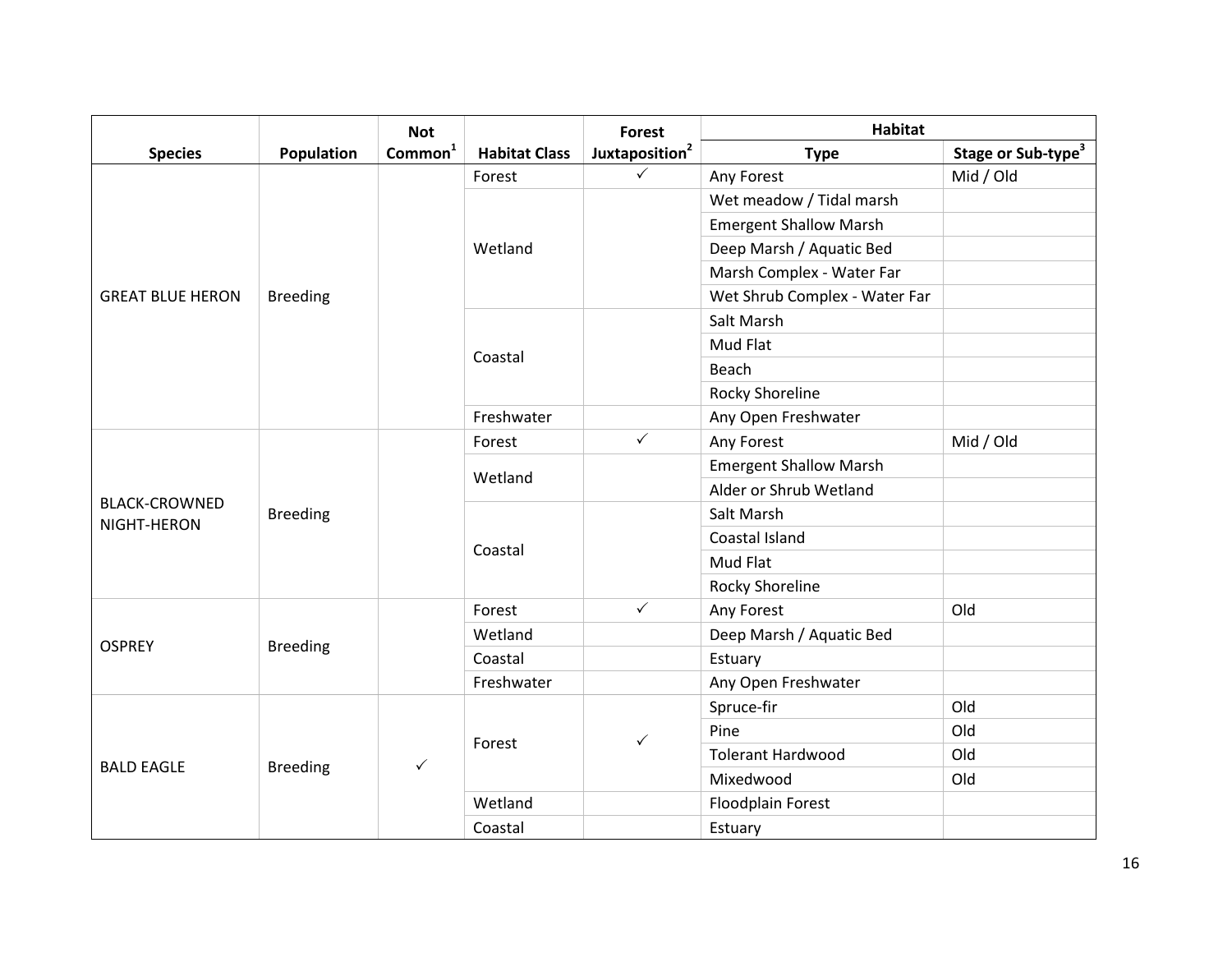|                                         |                 | <b>Not</b>          |                      | <b>Forest</b>              | <b>Habitat</b>           |                                |
|-----------------------------------------|-----------------|---------------------|----------------------|----------------------------|--------------------------|--------------------------------|
| <b>Species</b>                          | Population      | Common <sup>1</sup> | <b>Habitat Class</b> | Juxtaposition <sup>2</sup> | <b>Type</b>              | Stage or Sub-type <sup>3</sup> |
|                                         | <b>Breeding</b> |                     | Freshwater           |                            | Any Open Freshwater      |                                |
| <b>BALD EAGLE</b><br>(Continued)        | Non-breeding    | $\checkmark$        | Coastal              |                            | Estuary                  |                                |
|                                         |                 |                     | Freshwater           |                            | River-Stream             |                                |
| SHARP-SHINNED<br><b>HAWK</b>            | <b>Breeding</b> |                     | Forest               |                            | Spruce-fir               | Old                            |
| <b>COOPER'S HAWK</b>                    | <b>Breeding</b> | $\checkmark$        | Forest               |                            | <b>Tolerant Hardwood</b> | Old                            |
| <b>NORTHERN</b><br><b>GOSHAWK</b>       | <b>Breeding</b> |                     | Forest               |                            | Hardwood                 | Old                            |
| RED-SHOULDERED<br><b>HAWK</b>           | <b>Breeding</b> | $\checkmark$        | Forest               |                            | Hardwood                 | Old                            |
| <b>BROAD-WINGED</b><br><b>HAWK</b>      | <b>Breeding</b> |                     | Forest               |                            | Hardwood                 | Old                            |
| <b>RED-TAILED HAWK</b>                  | <b>Breeding</b> |                     | Forest               |                            | Any Forest               | Old                            |
|                                         | <b>Breeding</b> |                     | Forest               | $\checkmark$               | Any Forest               | Old                            |
|                                         |                 |                     | Upland               |                            | Grassland                |                                |
| <b>AMERICAN KESTREL</b>                 |                 |                     |                      |                            | Agriculture              |                                |
|                                         |                 |                     |                      |                            | Open Low Vegetation      |                                |
|                                         |                 |                     | Wetland              |                            | Wet meadow / Tidal marsh |                                |
|                                         |                 |                     | Forest               | $\checkmark$               | Any Forest               | Mid / Old                      |
| <b>MERLIN</b>                           | <b>Breeding</b> |                     | Upland               |                            | Any Upland               |                                |
|                                         |                 |                     | Wetland              |                            | Any Wetland              |                                |
| <b>BARRED OWL</b>                       | <b>Breeding</b> |                     | Forest               |                            | <b>Tolerant Hardwood</b> | Old                            |
| <b>NORTHERN SAW-</b><br><b>WHET OWL</b> | <b>Breeding</b> |                     | Forest               |                            | Any Forest               | Old                            |
| <b>CHIMNEY SWIFT</b>                    | <b>Breeding</b> | $\checkmark$        | Forest               |                            | Hardwood                 | Old                            |
| YELLOW-BELLIED<br><b>SAPSUCKER</b>      | <b>Breeding</b> |                     | Forest               |                            | Hardwood                 | Old                            |
| <b>DOWNY</b><br><b>WOODPECKER</b>       | <b>Breeding</b> |                     | Forest               |                            | Hardwood                 | Old                            |
| <b>HAIRY WOODPECKER</b>                 | <b>Breeding</b> |                     | Forest               |                            | Hardwood                 | Old                            |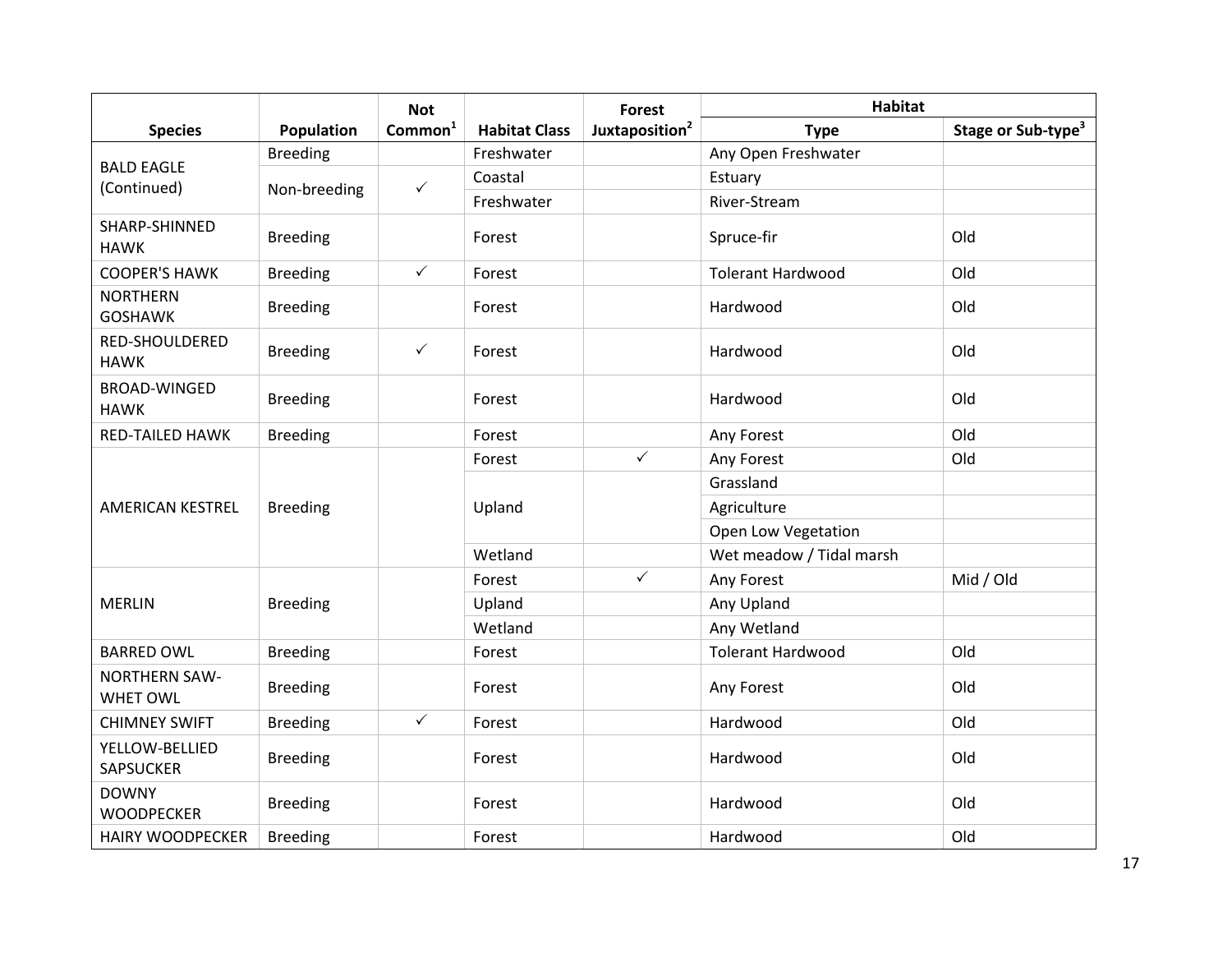|                                                  |                 | <b>Not</b>          |                      | Forest                     | <b>Habitat</b>           |                                |
|--------------------------------------------------|-----------------|---------------------|----------------------|----------------------------|--------------------------|--------------------------------|
| <b>Species</b>                                   | Population      | Common <sup>1</sup> | <b>Habitat Class</b> | Juxtaposition <sup>2</sup> | <b>Type</b>              | Stage or Sub-type <sup>3</sup> |
| <b>AMERICAN THREE-</b><br><b>TOED WOODPECKER</b> | <b>Breeding</b> | $\checkmark$        | Forest               | $\checkmark$               | Spruce-fir               | Old                            |
|                                                  |                 |                     | Wetland              |                            | <b>Bog</b>               | <b>Partially Treed</b>         |
|                                                  |                 |                     |                      |                            | Bog                      | <b>Fully Treed</b>             |
| <b>BLACK-BACKED</b><br><b>WOODPECKER</b>         | <b>Breeding</b> |                     | Forest               |                            | Spruce-fir               | Old                            |
| <b>NORTHERN FLICKER</b>                          | <b>Breeding</b> |                     | Forest               |                            | Hardwood                 | Old                            |
| PILEATED<br><b>WOODPECKER</b>                    | <b>Breeding</b> |                     | Forest               |                            | Hardwood                 | Old                            |
|                                                  |                 |                     | Forest               | $\checkmark$               | Spruce-fir               | Old                            |
| OLIVE-SIDED<br><b>FLYCATCHER</b>                 | <b>Breeding</b> |                     |                      |                            | <b>Bog</b>               | <b>Partially Treed</b>         |
|                                                  |                 |                     | Wetland              |                            | <b>Bog</b>               | <b>Fully Treed</b>             |
| <b>EASTERN</b><br>WOOD-PEWEE                     | <b>Breeding</b> |                     | Forest               |                            | <b>Tolerant Hardwood</b> | Old                            |
| <b>LEAST FLYCATCHER</b>                          | <b>Breeding</b> |                     | Forest               |                            | Hardwood                 | Mid / Old                      |
| <b>BLUE-HEADED VIREO</b>                         | <b>Breeding</b> |                     | Forest               |                            | Mixedwood                | Old                            |
| RED-EYED VIREO                                   | <b>Breeding</b> |                     | Forest               |                            | Hardwood                 | Mid / Old                      |
|                                                  | <b>Breeding</b> |                     | Forest               |                            | Spruce-fir               | Mid / Old                      |
| <b>GRAY JAY</b>                                  |                 |                     | Wetland              |                            | <b>Bog</b>               | <b>Partially Treed</b>         |
|                                                  |                 |                     |                      |                            | Bog                      | <b>Fully Treed</b>             |
| <b>BLUE JAY</b>                                  | <b>Breeding</b> |                     | Forest               |                            | Hardwood                 | Old                            |
|                                                  |                 |                     | Upland               |                            | Hardwood Woodland        |                                |
|                                                  | <b>Breeding</b> |                     | Forest               |                            | Any Forest               | Old                            |
|                                                  |                 |                     | Upland               |                            | Any Upland               |                                |
| <b>COMMON RAVEN</b>                              |                 |                     | Wetland              |                            | Any Wetland              |                                |
|                                                  |                 |                     | Coastal              |                            | Any Coastal              |                                |
|                                                  |                 |                     | Freshwater           |                            | Any Open Freshwater      |                                |
| <b>BLACK-CAPPED</b>                              | <b>Breeding</b> |                     | Forest               |                            | Hardwood                 | Old                            |
| <b>CHICKADEE</b>                                 |                 |                     | Upland               |                            | Hardwood Woodland        |                                |
| <b>BOREAL CHICKADEE</b>                          | <b>Breeding</b> |                     | Forest               |                            | Spruce-fir               | Old                            |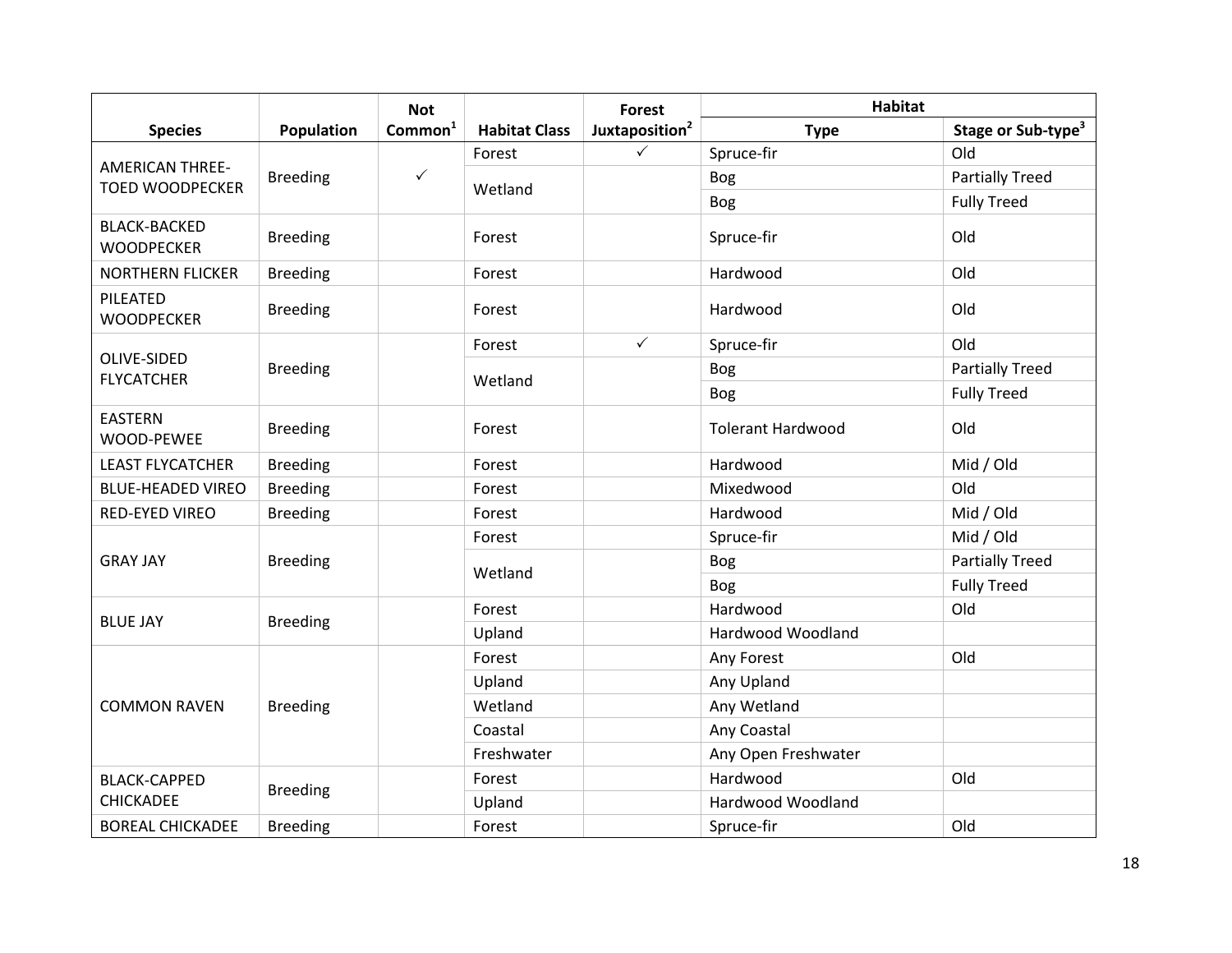|                                              |                 | <b>Not</b>          |                      | <b>Forest</b>              | <b>Habitat</b>           |                                |
|----------------------------------------------|-----------------|---------------------|----------------------|----------------------------|--------------------------|--------------------------------|
| <b>Species</b>                               | Population      | Common <sup>1</sup> | <b>Habitat Class</b> | Juxtaposition <sup>2</sup> | <b>Type</b>              | Stage or Sub-type <sup>3</sup> |
| <b>RED-BREASTED</b><br><b>NUTHATCH</b>       | <b>Breeding</b> |                     | Forest               |                            | Spruce-fir               | Old                            |
| WHITE-BREASTED<br><b>NUTHATCH</b>            | <b>Breeding</b> |                     | Forest               |                            | <b>Tolerant Hardwood</b> | Old                            |
| <b>BROWN CREEPER</b>                         | <b>Breeding</b> |                     | Forest               |                            | Any Forest               | Old                            |
| <b>WINTER WREN</b>                           | <b>Breeding</b> |                     | Forest               |                            | Spruce-fir               | Old                            |
| <b>GOLDEN-CROWNED</b><br><b>KINGLET</b>      | <b>Breeding</b> |                     | Forest               |                            | Spruce-fir               | Mid / Old                      |
|                                              |                 |                     | Forest               |                            | Spruce-fir               | Mid / Old                      |
| RUBY-CROWNED<br><b>KINGLET</b>               | <b>Breeding</b> |                     | Wetland              |                            | Bog                      | <b>Partially Treed</b>         |
|                                              |                 |                     |                      |                            | Bog                      | <b>Fully Treed</b>             |
| <b>SWAINSON'S</b><br><b>THRUSH</b>           | <b>Breeding</b> |                     | Forest               |                            | Mixedwood                | Old                            |
| <b>HERMIT THRUSH</b>                         | <b>Breeding</b> |                     | Forest               |                            | Any Forest               | Mid / Old                      |
|                                              |                 |                     | Wetland              |                            | <b>Bog</b>               | <b>Partially Treed</b>         |
|                                              |                 |                     |                      |                            | Bog                      | <b>Fully Treed</b>             |
| <b>OVENBIRD</b>                              | <b>Breeding</b> |                     | Forest               |                            | Hardwood                 | Old                            |
| ORANGE-CROWNED<br><b>WARBLER</b>             | Migrating       | $\checkmark$        | Forest               |                            | Hardwood                 | Old                            |
| <b>CAPE MAY WARBLER</b>                      | <b>Breeding</b> |                     | Forest               |                            | Spruce-fir               | Old                            |
| <b>NORTHERN PARULA</b>                       | <b>Breeding</b> |                     | Forest               |                            | Any Forest               | Old                            |
| BAY-BREASTED<br><b>WARBLER</b>               | <b>Breeding</b> |                     | Forest               |                            | Spruce-fir               | Mid / Old                      |
| <b>BLACKBURNIAN</b><br><b>WARBLER</b>        | <b>Breeding</b> |                     | Forest               |                            | Mixedwood                | Old                            |
| <b>BLACK-THROATED</b><br><b>BLUE WARBLER</b> | <b>Breeding</b> |                     | Forest               |                            | <b>Tolerant Hardwood</b> | Old                            |
| PINE WARBLER                                 | <b>Breeding</b> |                     | Forest               |                            | Pine                     | Old                            |